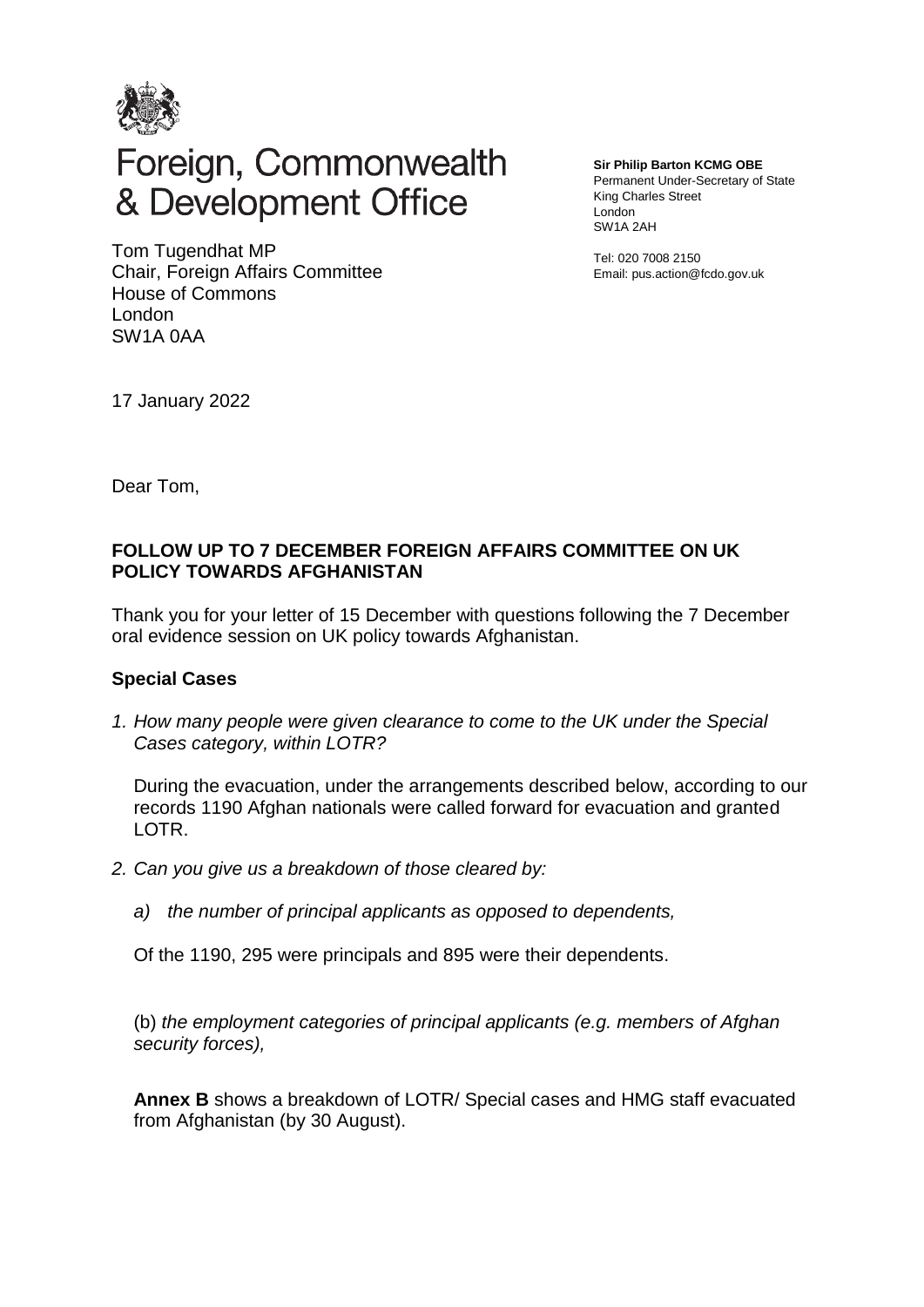The individuals selected for LOTR in this period were from the following cohorts: journalists and others in the media, contractors working in exposed roles for the Embassy, current Chevening scholars, women's rights activists, senior government officials who had worked closely with the UK, particularly on counterterrorism and counter-narcotics, and employees of charities, humanitarian organisations and NGOs

*c) whether they were in fact evacuated? [Q 416]* 

Of the 1190 Afghans called forward for evacuation in August under LOTR, 483 were able to reach the airport and were brought out on UK military flights as part of Op PITTING. We have since helped more to leave Afghanistan by other means, and we are in touch with those called forward to enable them to come to the UK as soon as possible.

*3. What was the role of a) the FCDO and b) the Home Office in selecting these individuals? [Q 456]* 

The Prime Minister and Ministers made clear from the outset that the priority for Op PITTING was to evacuate British nationals and their eligible dependents, and those accepted for resettlement under the ARAP scheme. On 16/17 August, having been guided that Ministers were minded also to assist some additional Afghan nationals beyond those eligible for ARAP, if and when there was spare capacity on UK military evacuation flights, officials from the FCDO, Home Office and MoD discussed how cohorts for possible evacuation might be identified.

Following that discussion, FCDO officials drafted two submissions recommending cohorts for possible evacuation. These submissions were shared in draft with Home Office and MoD officials, and submitted to the Foreign Secretary, and in parallel to the Home Secretary and Secretary of State for Defence, on 19 and 21 August. The first submission detailed cohorts, which were underpinned by lists of named individuals who could then be called forward for evacuation, if they could be contacted, their dependants identified, and all of them security cleared by the Home Office. The second submission contained additional potential cohorts, and recommended that Ministers expand the list of those potentially eligible, so that we made maximum use of any spare flight capacity which might become available. A military team embedded in the FCDO Crisis Centre started calling them forward as soon as Permanent Joint Headquarters confirmed that there was flight capacity to do so. Border Force officials granted LOTR to those evacuated.

*4. What mechanisms did the Government use to identify people in this category, besides processing email requests for help? [Qs 257, 320]* 

The LOTR provision was used for those whom Ministers wished to help where possible, but who did not fit into the ARAP scheme, and were not British Nationals or their eligible dependants. The LOTR cohorts drew on FCDO, MoD, and other interested parts of Government's knowledge of Afghanistan and recent evidence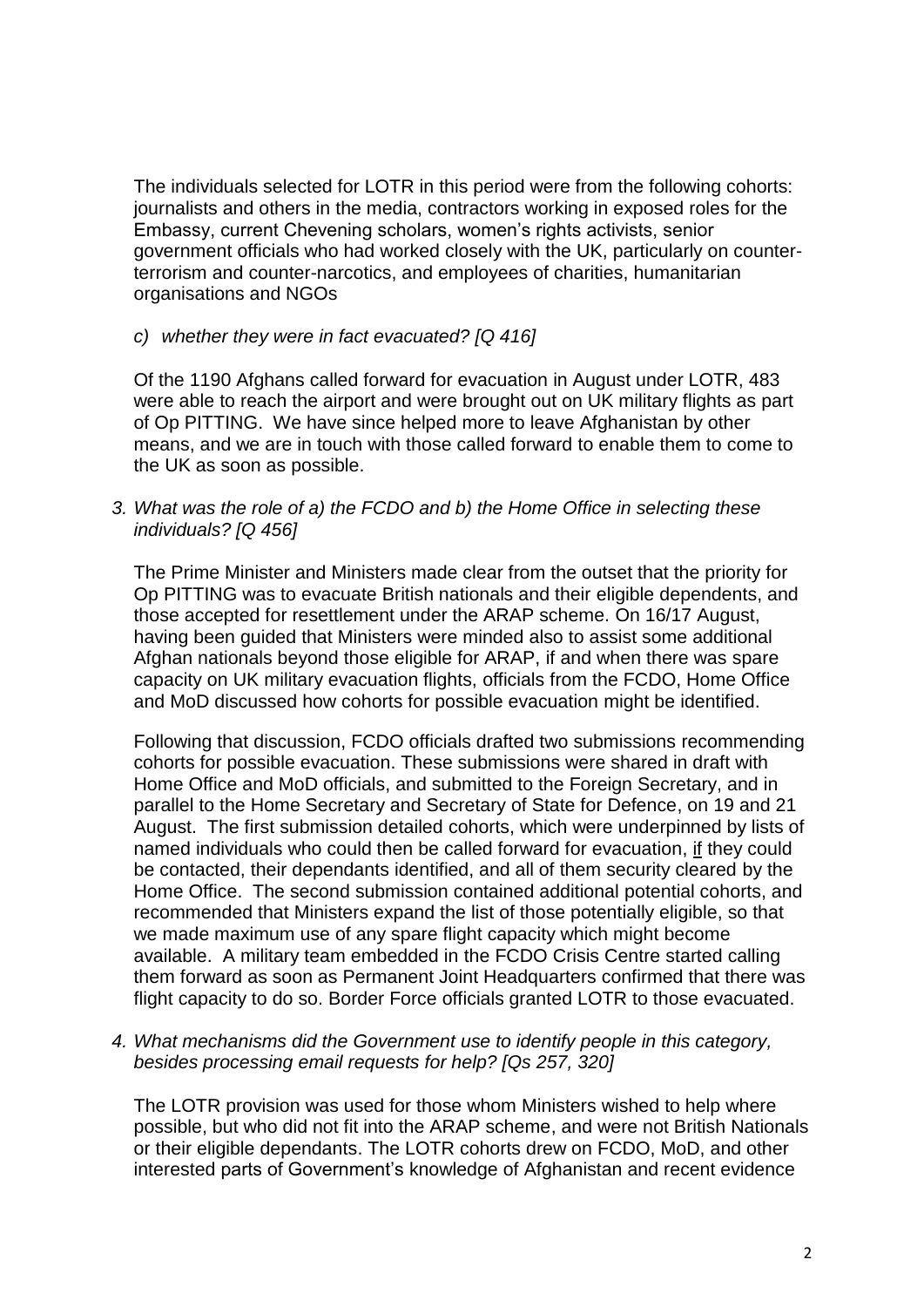of actual or likely targeting by the Taliban or other groups. It consisted of individuals who had been identified from a number of sources including by Ministers, Members of Parliament, Peers, UK media organisations, NGOs, and British employers operating in Afghanistan, by UK officials who had worked in Afghanistan, and from wider public correspondence.

*5. Which Ministers were responsible for making decisions about cases under this category? Was advice in relation to such decision prepared jointly by MoD, Home Office, and FCDO, or did each Department prepare its own advice to Ministers? [Qs 333, 389]* 

Leave to enter the UK outside the immigration rules, 'LOTR', can only be granted by the Home Secretary, and so all such decisions ultimately had to be approved by her. During the evacuation the Home Secretary made clear that, for the period of the evacuation only, those evacuated by the UK from Afghanistan would be granted Leave to Enter the UK. As described in response to Question 3, officials advised Ministers which cohorts might be evacuated under the LOTR provision.

Lord Ahmad, as Minister of State at the FCDO, with the Minister for the Armed Forces, James Heappey, and Minister for Immigration, Kevin Foster, met daily from 19 August, and thereafter as necessary, with supporting officials and PJHQ, to oversee practical aspects of the evacuation, including the flow of people through the Emergency Handling Centre (Baron Hotel).

*6. Was advice in relation to such decision prepared jointly by MoD, Home Office, and FCDO, or did each Department prepare its own advice to Ministers?*

As explained above, officials in the three Departments co-ordinated their advice to Ministers closely and worked together to ensure that Ministers were presented with consistent advice.

*7. What estimate was made on or around 16 August of the extent of the spare capacity on flights and of the number of people in this category that it would be possible to evacuate? [Qs 258, 387-92, 402]*

On 16 August, the evacuation had to be temporarily suspended when large numbers of Afghan civilians gathered on the Kabul airport runway. On 21 August PJHQ advised that there was capacity to start calling forward Afghans for evacuation under LOTR. The US led negotiations with the Taliban to try to extend the evacuation period beyond 31 August, but these were ultimately unsuccessful.

*8. How many people were given clearance to come to the UK under category 4 of ARAP?* 

*by:* 

*a) the number of principal applicants as opposed to dependents,*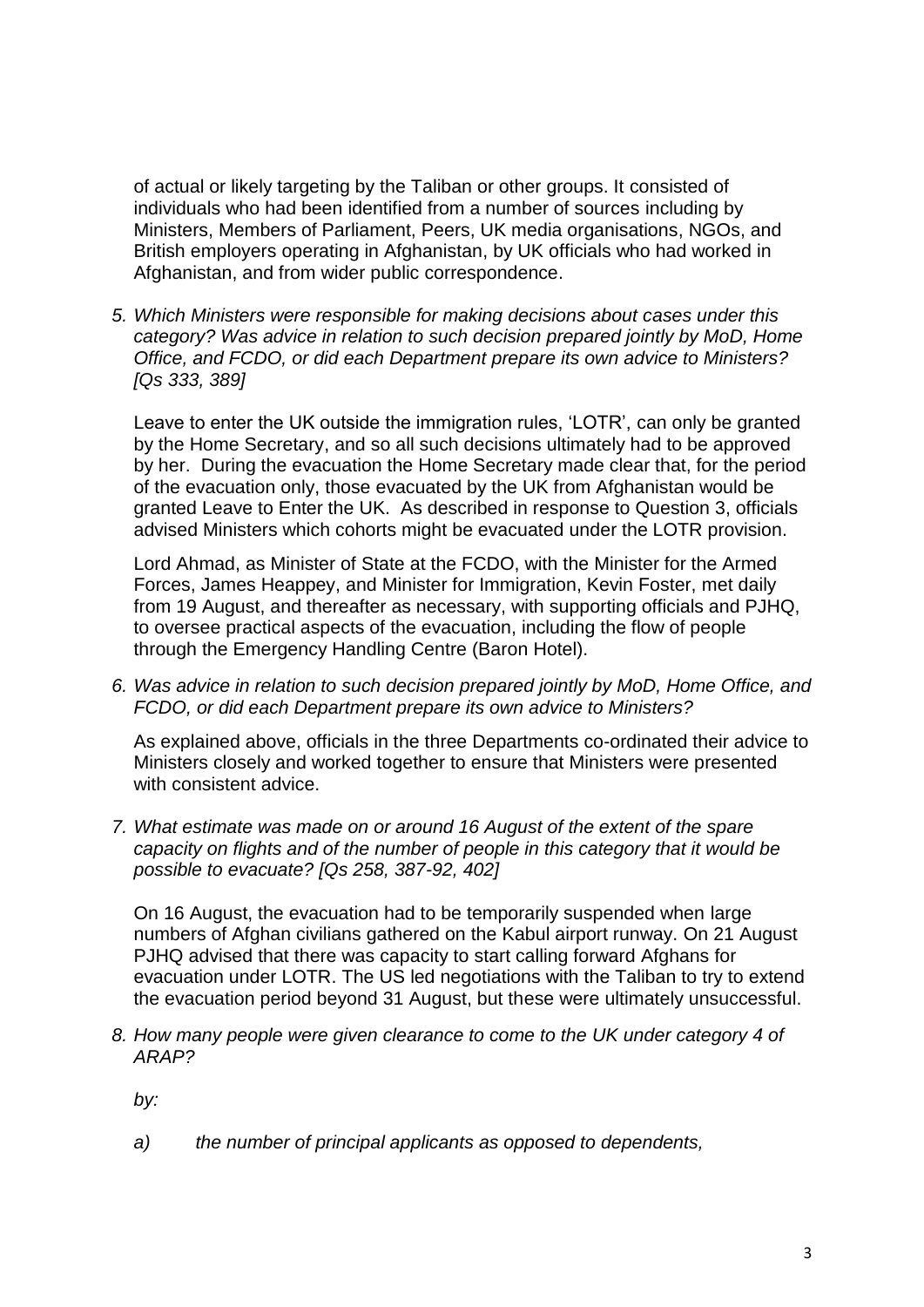- b) the employment categories of principal applicants (e.g. members of Afghan security forces),
- c) whether they were in fact evacuated?

The ARAP scheme is administered by the MoD and questions of detail on numbers or other aspects are a matter for them.

## *9. What was the FCDO's role in selecting these individuals? [Qs 262, 398]*

The ARAP scheme is administered by MOD, and MOD is best placed to answer questions about ARAP, including about ARAP Category 4 as a whole. These answers relate to the FCDO's role.

As the evacuation approached, the Secretary of State for Defence with the Foreign Secretary and the Home Secretary agreed that Ministers in the FCDO, MOD and Home Office should have discretion to agree individuals as eligible under Category 4 of ARAP. During the evacuation, under Category 4 of ARAP, FCDO officials recommended and FCDO Ministers agreed the eligibility of:

- 24 principals who had been employed by, or worked closely with, FCDO or other Government Departments, but who had for a range of reasons not already been agreed for ARAP;

- 12 individuals in Afghanistan's criminal justice system who had supported the UK's national security objectives;

- some British Council contractors. Ministers also agreed that a remaining group of British Council contractors should be considered after the evacuation, case by case. This group will now be considered for possible resettlement under the Afghan Citizens Resettlement Scheme.

FCDO officials worked with other organisations accountable to FCDO Ministers to make recommendations under Category 4. ARAP Category 4 was intended primarily for those involved in the security sphere, and as explained in the Home Office Explanatory Memorandum of 14 December is now explicitly limited to those who furthered the UK's military and security objectives. It would not be appropriate to provide a more detailed breakdown here.

Officials in the three Departments shared their draft submissions, so FCDO officials also saw in draft and had input to other Departments', and in particular MOD's submissions.

# **MPs correspondence**

*10. Is it true that, for a period in late August, the FCDO Special Cases team opened emails but did not record their details? If so, what was the reason for this? [AFG0038]*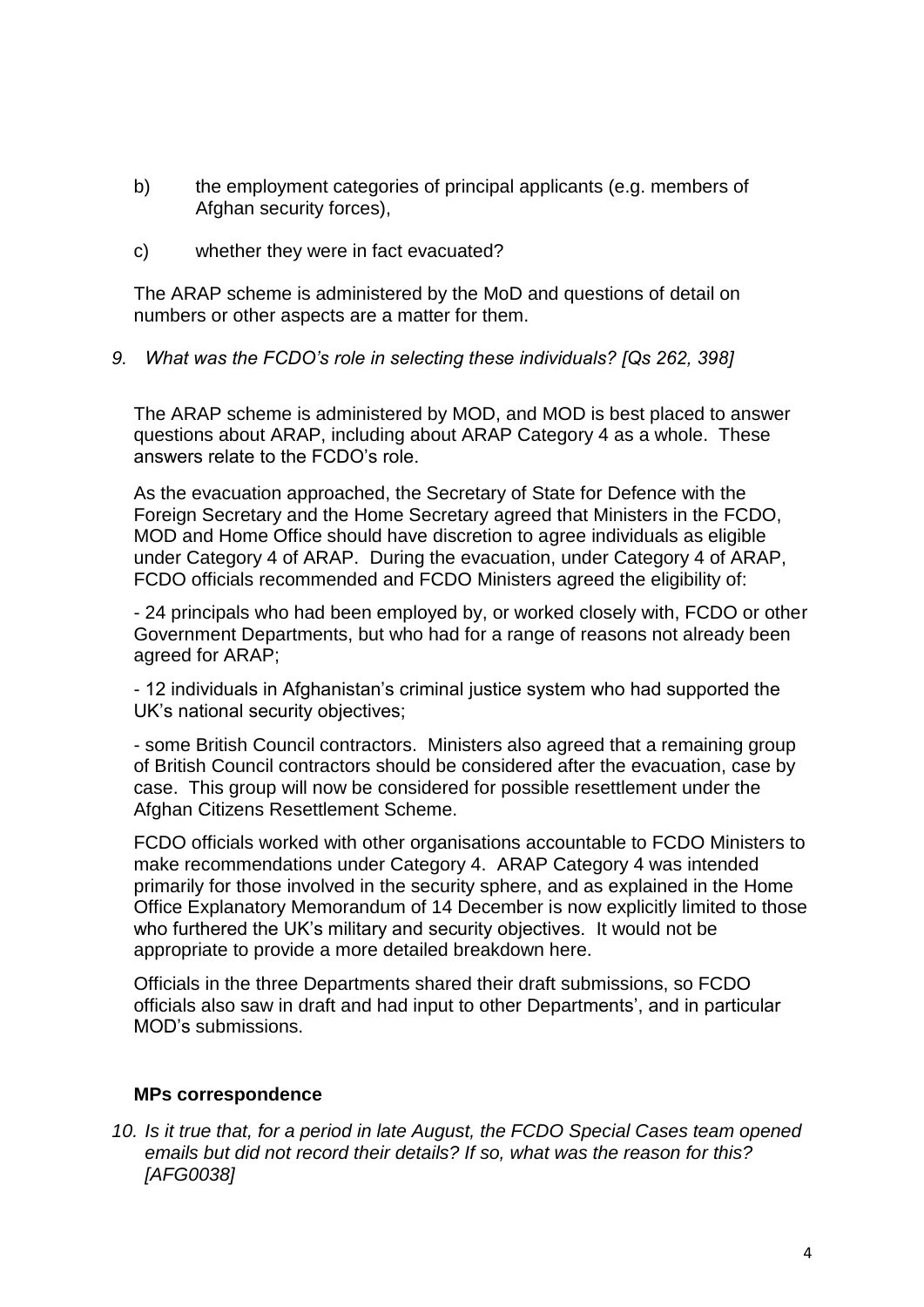Until 25 August, a Special Cases Correspondence Team sought to consider all emails received, with the goal of identifying those who might be within ARAP Category 4, or the cohorts agreed by Ministers for the LOTR provision. However given the unprecedented volume of incoming correspondence, particularly after the announcement of the Afghan Citizens' Resettlement Scheme, the team prioritised cases with the highest chance of successful evacuation, or those with the greatest vulnerability.

From 25 August, it was clear that US negotiations with the Taliban to extend the evacuation had been unsuccessful, and that the evacuation would therefore end very shortly, meaning that it was no longer likely to be possible to call additional people forward under the LOTR provision. This could not be announced publicly without risking a dangerous surge of people trying to get to the airport, which would only have made it more difficult for those who had already been called forward to reach the Baron Hotel and be processed by our Rapid Deployment Team. During this period the team in London opened e-mails to see if any of them contained new cases of particularly high priority, in case, against expectation, the situation improved and there were opportunities to assist them.

*11. What role did requests from MPs have in the process of prioritising requests for evacuation under the Special Cases category? [Q399, 417]* 

See below.

*12. What was the definition of the "significance / sensitivity" criterion that was used to prioritise cases within this category? [Qs 402-4, 417]* 

Sensitivity related to the individual's role in support of HMG objectives: where the specific nature of activities/association led to an increased threat of targeting; or where there would be specific threat to HMG from data disclosure. When prioritising for evacuation, officials considered support from an MP and Ministerial interest to be possible indicators of a contribution to UK objectives. Neither was relevant under the sensitivity criterion.

# **British nationals in Afghanistan**

*13. Before the evacuation, what methods did the FCDO use to track the number of British nationals in Afghanistan? [Q 256]* 

For many years, the FCDO has not required British nationals to register with an Embassy or High Commission when they travel or live abroad. Any registration process would quickly become dated, as British nationals travel frequently and would not always update their location.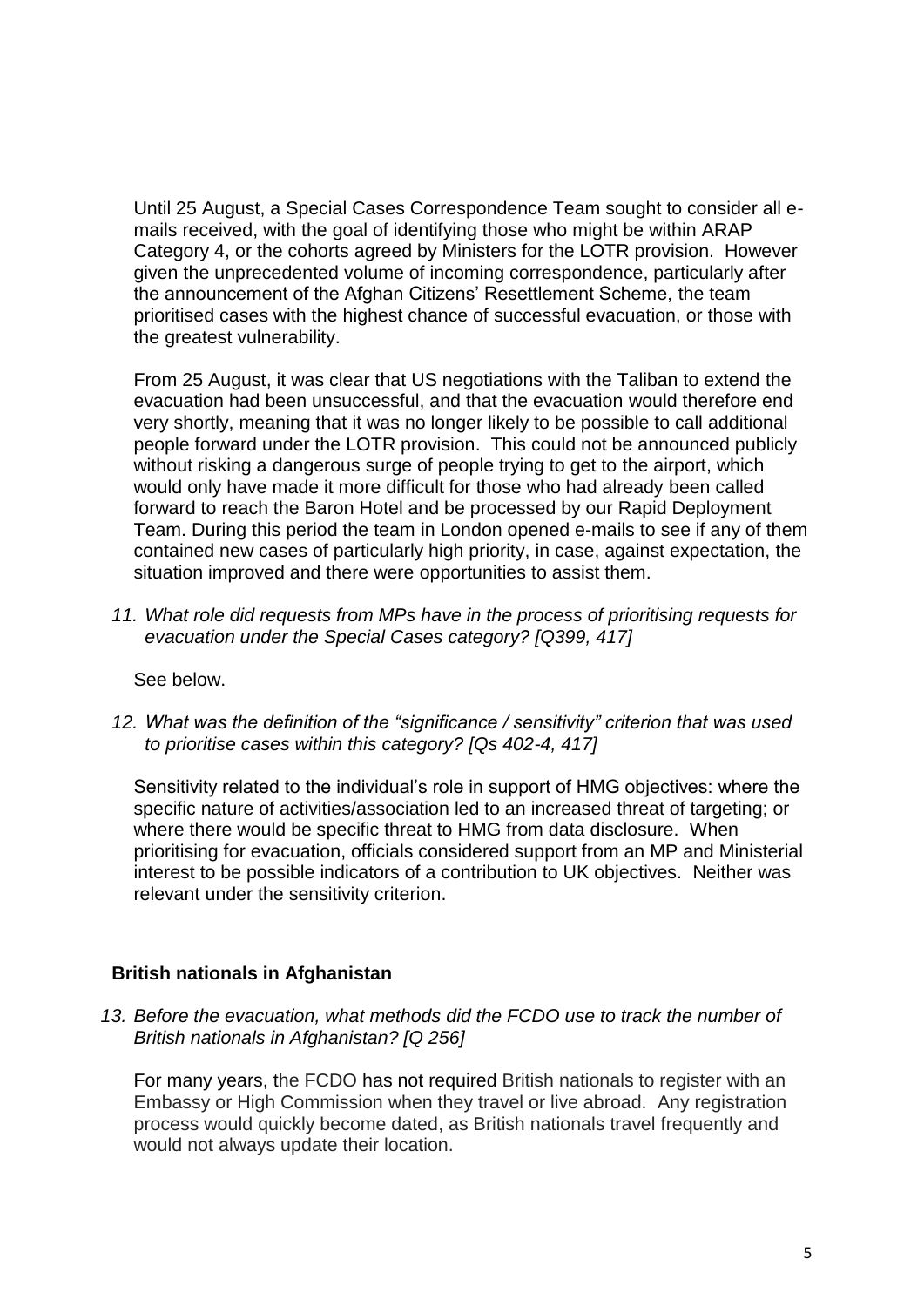For the purposes of evacuation contingency planning, we drew on estimates maintained by the British Embassy in Kabul of the number of British passport holders and other Eligible Persons likely to be in Afghanistan. Our Embassy had a good sense from their own contacts of the number of British expatriates working for NGOs, private security companies, or other organisations operating in Afghanistan. But it was never possible for them to know how many dual national British/Afghan citizens, many of whom had homes or family in both countries and travelled between them, were in Afghanistan at any time.

Before 15 April 2021 our travel advice already advised against all travel to virtually the whole of Afghanistan. On 15 April 2021, in the wake of the decision to withdraw NATO troops, we specifically warned people of our reduced ability to provide consular support, and advised them to consider leaving Afghanistan if they were present in the country, and advised against all travel into the whole country. On 6 August, when the first provincial capital fell to the Taliban, we advised them to 'Leave Now' while regular commercial flights remained available.

It was clear from the numbers who sought evacuation by the UK military in August that many British passport holders had chosen not to act on this advice. The experience of our Rapid Deployment Team processing applicants in Kabul was that, in many cases, this was because those British nationals had Afghan dependents or other relatives who lacked British passports or visas, who might not have been eligible for UK visas under the immigration rules, or who lacked even Afghan passports.

Recognising the exceptional circumstances of the situation in Afghanistan, the FCDO has introduced a 'Confirm Your Presence' system for British nationals who remain in Afghanistan. This has enabled us to send six update messages to British nationals since 8 September, and we continue to advise all British nationals to sign up to FCDO Travel Advice updates on Afghanistan**.** It has also enabled us to identify those British nationals and their dependants who are eligible to come to the UK, and to help over 1,400 more leave Afghanistan since August, mainly via Pakistan or on Qatari flights.

In total, the UK has supported over 3,400 individuals to leave Afghanistan since the end of Op PITTING. This includes over 1,200 British nationals and eligible Dependents.

# **The crisis response**

*14. Could you give us a breakdown of staffing in the Government's Afghanistan crisis response, by dates, type of personnel, grade, Department, and location? [Qs 303, 385]* 

In total, 1,336 FCDO staff were rostered and took part in the crisis response from 18 August until 27 September. This does not include the large number of staff working on correspondence in September.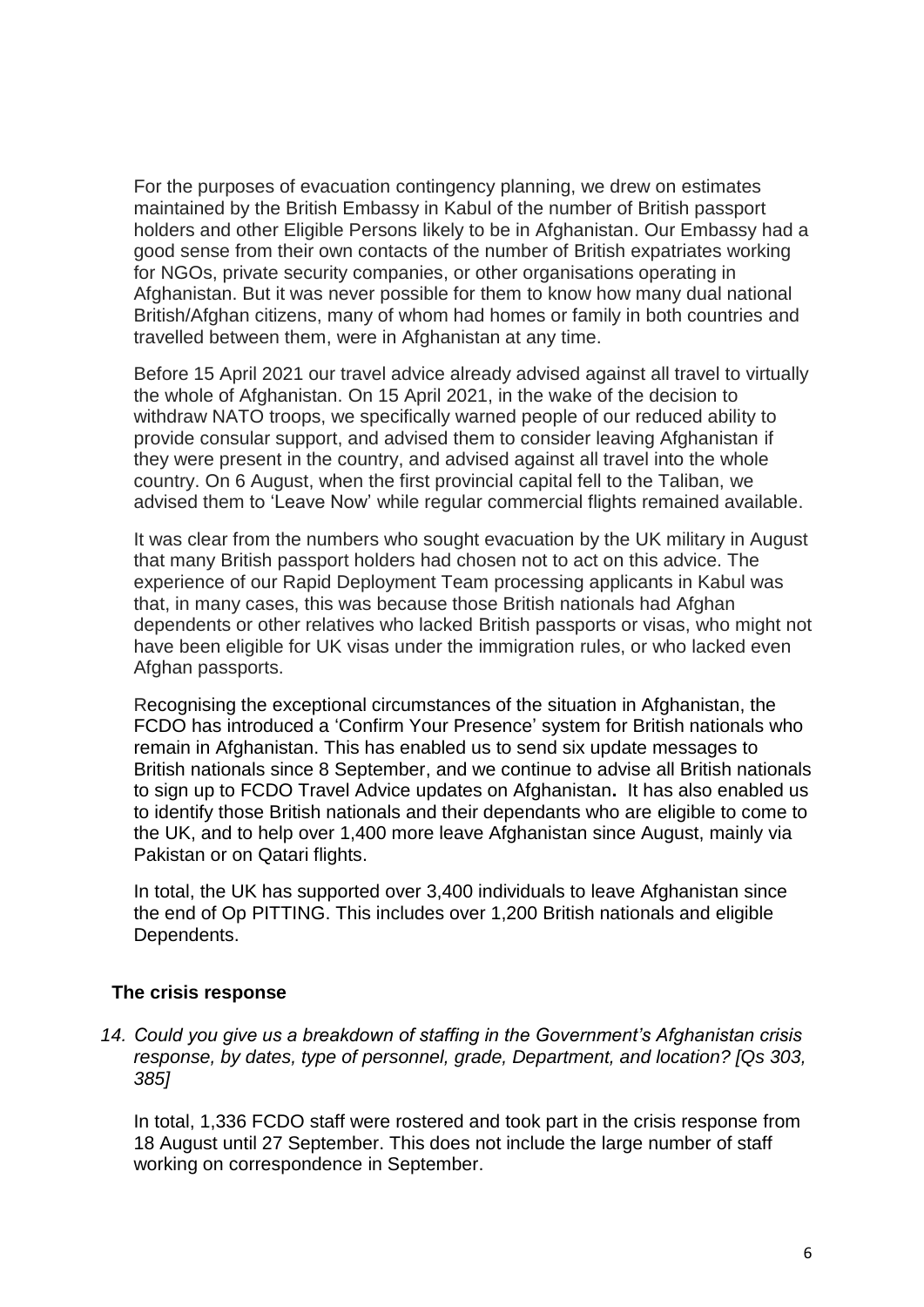Grades in the crisis structure are variable depending on experience – Gold roles were filled by SCS2 officers, Silver by SCS or experienced G6/7 officers, Bronze by HEO/SEO or G6/7, and Team members largely EO and HEOs. We do not track the number of people by grade but a rough breakdown of a shift would be:

 $Gold - 1$ Silvers – 6 Bronzes – 20 Team members - at the peak of the operation (from 18 August until 30 August), between 100 and 120 during a day shift

Due to Covid 19 and social distancing requirements, and the unprecedented scale of this crisis, our response was necessarily a hybrid, between the crisis centre and remote workers both in the UK and around our network of overseas Posts. Seats in the crisis centre were prioritised for Gold/Silver/Bronze roles, embeds from other Government Departments and call handlers.

See **Annex A** for table of staff numbers

*15. Could you set out the dates when the FCDO made key decisions to increase numbers of personnel working on the crisis response, including the numbers of staff, and the methods used to recruit and allocate individuals to roles?* 

The Acting PUS agreed that we should go into Crisis Mode to handle the fast evolving situation in Afghanistan on 11 August. That decision automatically triggered the commitment of staff from our Crisis Management Department experienced in crisis work to bolster the existing Afghanistan team and to staff the FCDO Crisis Centre (because of Covid and the number of staff needed, this was from the outset a hybrid crisis response, with many staff working from home, from their desks elsewhere in FCDO, or from our Posts around the world). The FCDO remained formally in Crisis Mode on Afghanistan for 47 Days, only coming out of it on 26 September.

From the early days of the crisis, it was clear that we needed to scale up at speed and a number of decisions were taken throughout the crisis to address key areas. FCDO staff working on crises are drawn from across the FCDO and network requiring a wider reprioritisation of other key work to enable the release of staff. In addition, Crisis teams draw on the Crisis trained cadres to form the initial teams: the on call London Response Team, and when the scale is larger, the Directorate Crisis Lists, which enables 20% of each Department to be released to work on crisis response. The scale of the Afghanistan response and specific challenges such as correspondence meant further calls for staff across the entire network were required.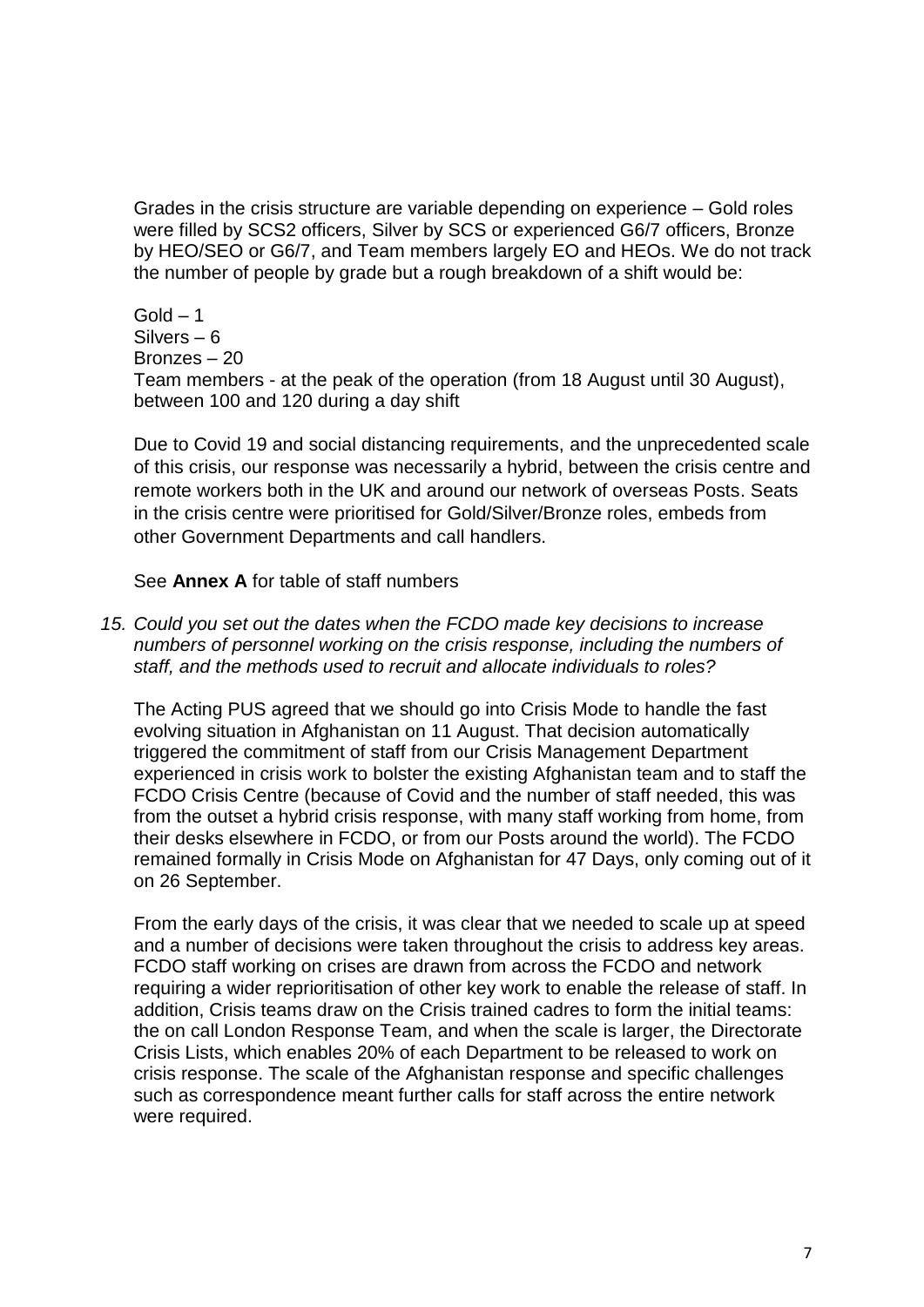- 13 Aug Acting PUS writes to London Response Team and Directors underlining importance of releasing staff and activating the DCL.
- 15 Aug Acting PUS writes to Directors requesting additional staff with hostile environment training to assist RDT deployments and requesting reprioritisation exercise to release more DCL staff to assist with Crisis staffing.
- 1 Sept PUS writes to Directors to release a further 120 staff to assist with correspondence.
- 8 Sept PUS writes to Directors to release a further 150 staff to assist on correspondence.
- 14 Sept Director HR writes to Directors to enable 270 per day to work on correspondence (35-40 staff from each Department)
- 23 Sept Director HR writes to Directors to request more staff are released to reach required numbers.
- *16. What steps were taken to ensure that those with country knowledge and language skills were available to assist staff in the FCDO Crisis Centre processing applications? [Qs 365, 409]*

Staff from British Embassy Kabul and others with experience of Afghanistan were recruited into the Crisis Centre and allocated as most appropriate to the need and their skills. The Panels considering cases for evacuation always included former staff of British Embassy Kabul.

*17. Could you set out the dates of visits by a) Sir Philip and b) the Foreign Secretary to the Crisis Centre? [Qs 297, 298, 457]* 

I visited the Crisis Centre on 27 August and held a number of meetings in the Crisis Centre with Golds during the week beginning 30 August and in September. I visited the Crisis Centre on several other occasions to check in with staff on an ad hoc basis and the times/dates were not noted in diaries.

The former Foreign Secretary visited the Crisis Centre on 17 and 27 August (on the 27th accompanying the Prime Minister). He was in regular contact with the team in the Crisis Centre, including multiple meetings each day with Crisis Golds, Silvers, Bronzes and other crisis team members.

# **Night shifts**

*18. How many people were working on each night shift in the Crisis Centre between 15- 31 August?*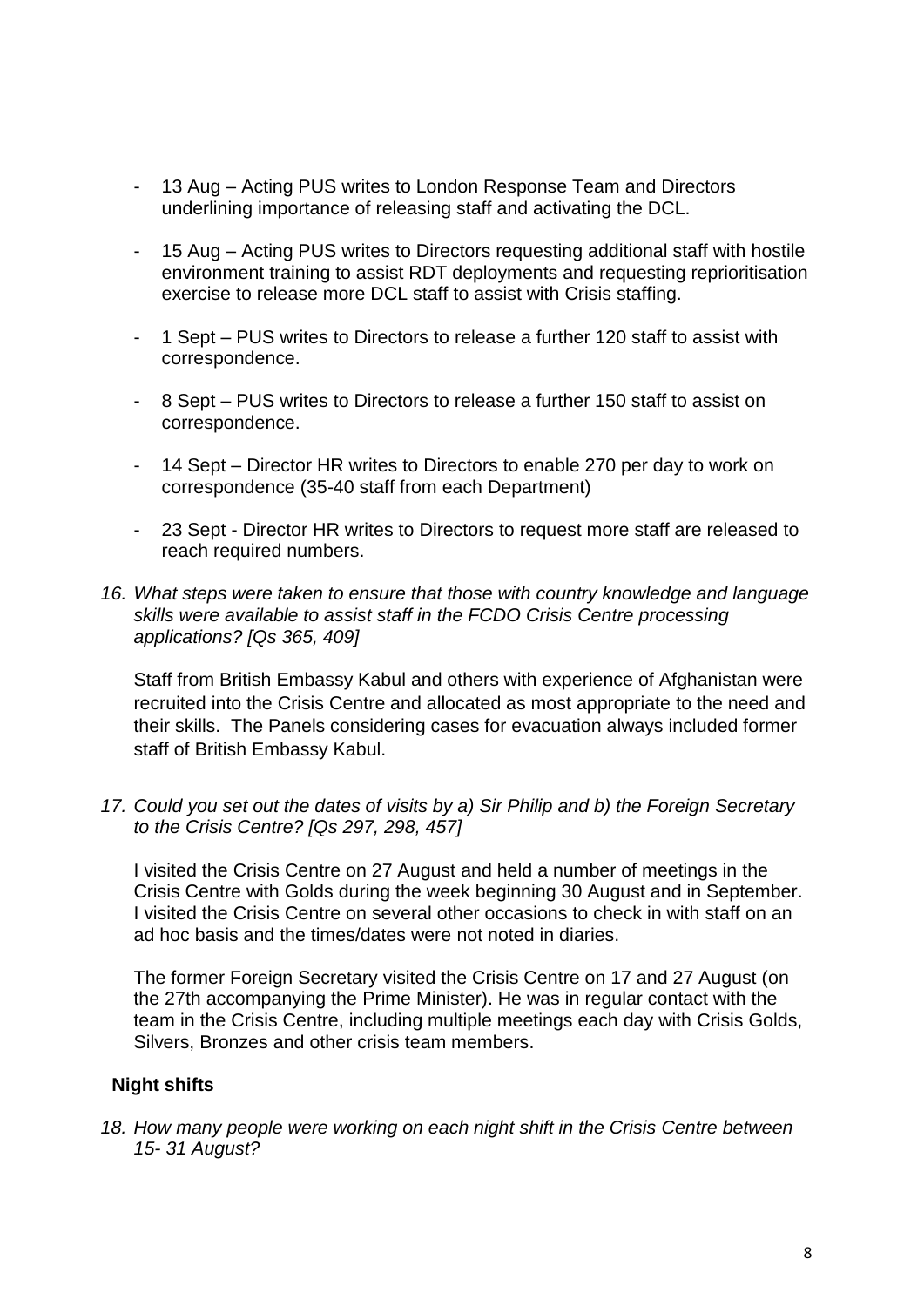| /8 | /8 | /8 | 15   16   17   18   19   20   21   22   23   24   25   26   27   28   29<br>/8 | /8 | /8 | /8 | /8 | $\sqrt{8}$ | /8 | /8 | /8 | /8                                                   | /8 | /8 | 30 <sub>1</sub><br>/8 | $\overline{31}$ |
|----|----|----|--------------------------------------------------------------------------------|----|----|----|----|------------|----|----|----|------------------------------------------------------|----|----|-----------------------|-----------------|
| 6  | -3 | 6  |                                                                                |    |    |    |    |            |    |    |    | 18   17   27   28   32   26   32   30   32   29   22 |    |    |                       |                 |

Evacuation flights stopped on 28 August.

- *19. How were these individuals divided between teams, roles, grades, and Departments?* 
	- Silver Consular
	- Silver Briefing
	- Bronze Relocations + Desk Officers
	- Bronze Confirmation + Desk officers
	- Bronze Correspondence
	- Bronze Call Handling + Call Handlers
	- Bronze Wrap-Around
	- Bronze Consular
	- Additional Bronze Consular
	- Consular Desk Officers
	- LORT/Special Cases Team
	- Crisis Hub Super User
	- Night Mailbox manager/Logistics runner
	- International Engagement

The above show the types of roles covered during nightshifts. These would fluctuate depending on priority and need - e.g. if a flight was scheduled the next day, a larger consular team would be required overnight dealing with flight ops and calling people forward.

Silver roles were generally filled by SCS or experienced G6/7 officers. Bronze roles were a mix of EO, HEO or G6/7. Team roles were a mix of grades, but largely filled by EO/HEO officers.

# *20. How many night shifts were not fully staffed during this period?*

The crisis roster does not record this detail. In general terms the majority of staff attended shifts as rostered, and no significant issues with people not turning up were recorded. It is always the case in any crisis that some staff might encounter last minute unavoidable problems preventing them from attending – such as a new crisis arising in their own normal jobs. Over the period of 14 August to 24 September there were 408 staff in total working night shifts.

## *21. Do you have a record of the proportion of those rostered who attended their shifts?*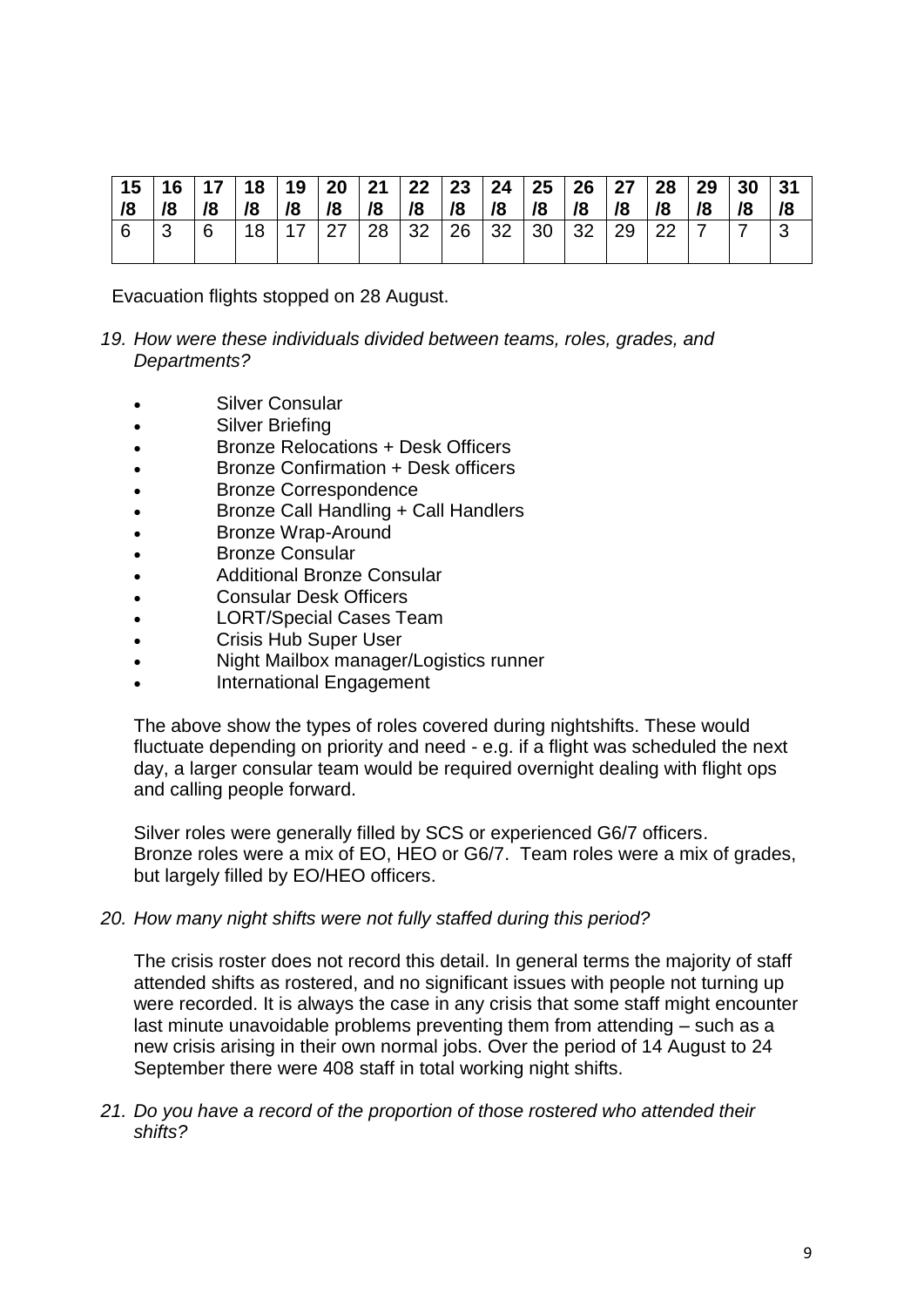No, the roster does not record this detail. In general terms the majority of staff attended shifts as rostered. There were no significant issues with people not turning up more than is usual for rostering, for example due to last minute unavoidable problems staff might encounter.

# **Annual leave taken by senior leaders**

*22. What were the dates of the Foreign Secretary's annual leave in August? [Q 310]* 

The former Foreign Secretary has provided a full statement on this matter.

*23. Which Ministers were assigned to cover for other Ministers in August, on what dates, and in what capacities?* 

The FCDO always has a duty Minister in place as standard, based on a rota system. This system is in keeping with practice across HMG and with the Ministerial Code. Duty Ministers are not assigned to cover other, individual Ministers. The duty Minister is responsible for any time sensitive business when other members of the ministerial team are unavailable, for example when travelling overseas

*24. How was decision-making relating to the evacuation delegated by Sir Philip during his annual leave? [Q331]*

Throughout the evacuation period an Acting PUS was in place. A separate Director General was also in place to lead our Afghanistan work. The PUS remained in regular contact with colleagues across the department working on Afghanistan, including on key decisions, for example around the safety and security of FCDO colleagues in Kabul.

# **Contact between Ministers and the UK Ambassador to Afghanistan**

*25. In August, what contact did the then Foreign Secretary have with Ambassador Bristow, with the date and type of each contact? [Q 272]* 

The then-Foreign Secretary was regularly in touch with Ambassador Bristow throughout this period, and was regularly receiving advice which had his input.

Laurie Bristow attended all of the Ministerial COBR meetings with the Foreign Secretary in August.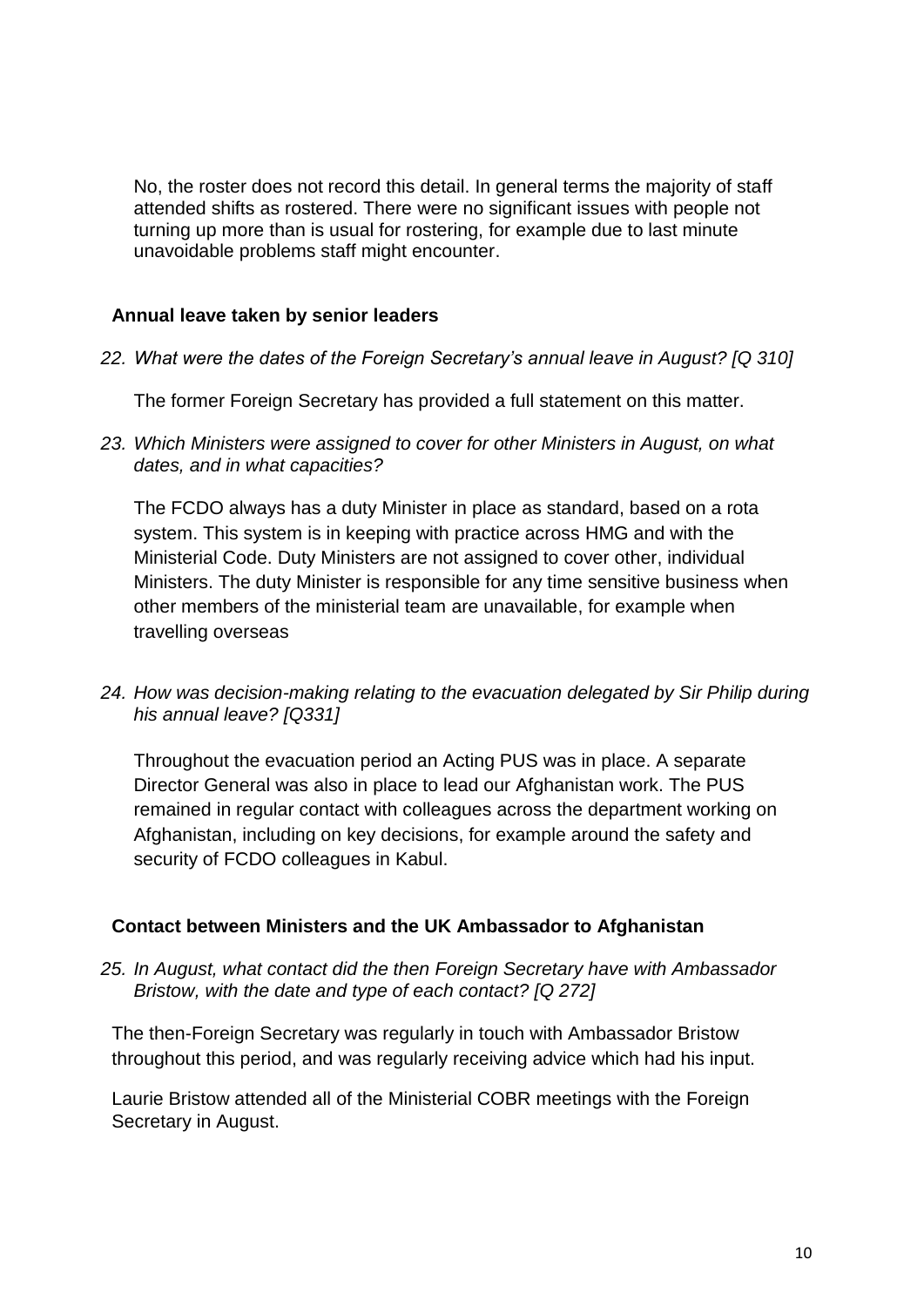*26. Was the Times accurate when it reported that then-Foreign Secretary Dominic Raab: "banned ambassadors from speaking to ministers in other departments without his permission"?* 

Ministers and other Departments had access to advice from Ambassadors.

# **Ministerial meetings**

*27. On what dates did FCDO Ministers speak with counterparts in Afghanistan and neighbouring countries in each month of this year, up to and including August? We ask that you provide full details across this time period, including the first two weeks of August. [Qs 313-4]* 

**Annex C** shows a table of engagements at Ministerial level. This was submitted as part of the follow up to the former Foreign Secretary's evidence session.

*28. On what dates did the then-Foreign Secretary speak to the US Secretary of State and the Secretary General of NATO in July and August?* 

**Annex C** shows a table of engagements at Ministerial level including calls with the US Secretary of State and the Secretary General of NATO.

# **Reopening the British Embassy in Kabul**

*29. Under what circumstances would the Government reopen the Embassy in Kabul?* 

We intend to re-establish a diplomatic presence in Kabul as soon as the security situation allows us to deliver our duty of care to our staff. Obviously the situation is now significantly changed and many critical security and life support measures (access to regular international flights in and out, the presence of NATO troops, friendly Afghan Government security forces ensuring security and free movement within the Kabul international zone, access to international standard emergency medical facilities) are no longer available. We are co-ordinating with likeminded international partners who share a wish to re-establish a presence in Kabul when security allows.

*30. Would this constitute a de facto recognition of the governing regime?* 

It is long standing HMG policy to recognise states, not governments. Having a diplomatic presence in Kabul would not of itself constitute recognition of the Taliban as the legitimate Government of Afghanistan. Other states have maintained a diplomatic presence in Kabul while withholding such recognition.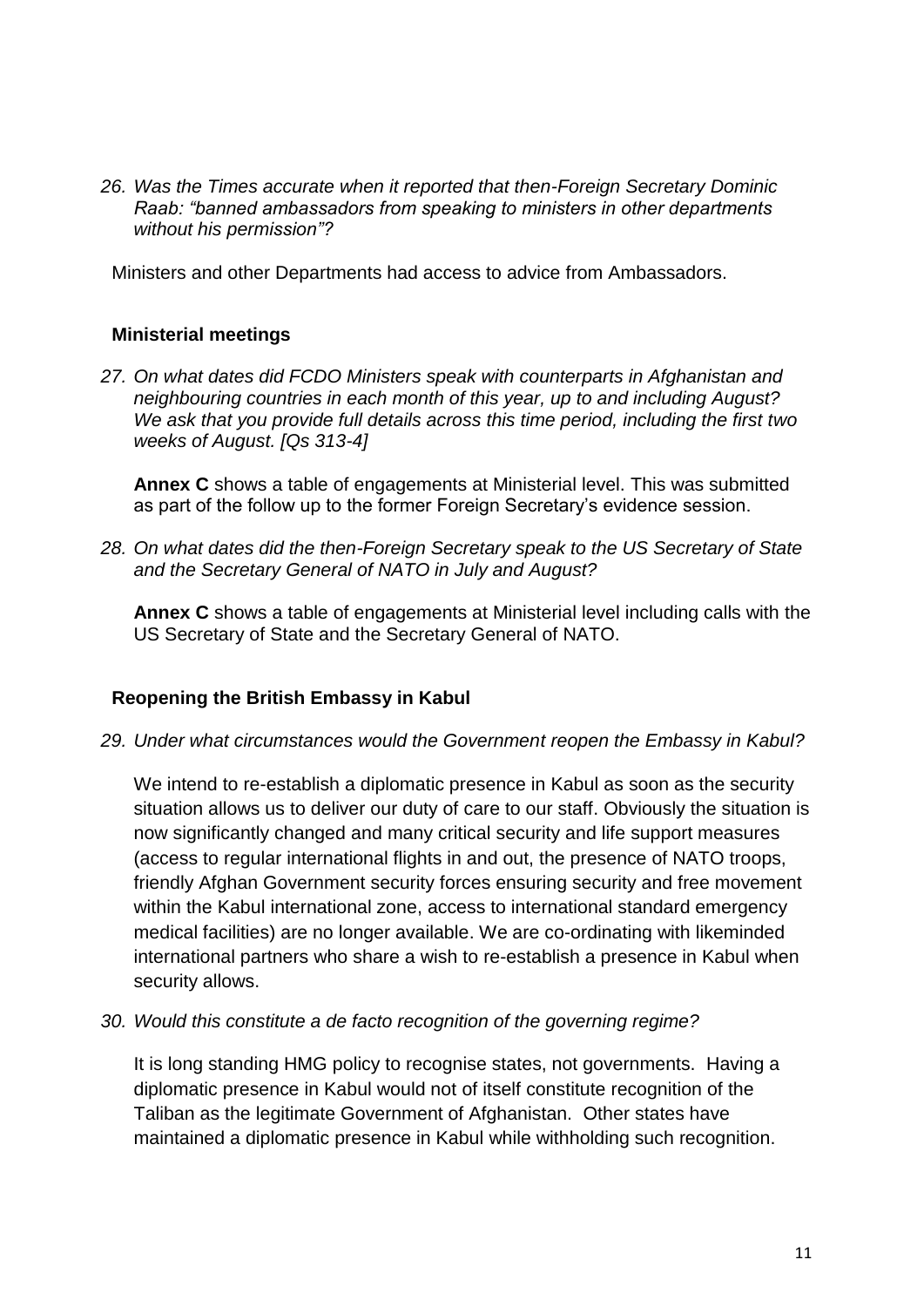## **Nowzad evacuation**

*31. When was the decision made, and by whom, to allow the Nowzad evacuation, for a) staff and b) animals? [Qs 348, 429-433, 452]* 

Nowzad staff were included by officials in the potential cohorts to be considered for evacuation if space became available under LOTR, covered by the submissions referred to in answer to Question 3 and confirmed in information provided to Ministers on 22 August. As space became available they were called forward, this was towards the very end of the evacuation.

Once Nowzad staff had been called forward for evacuation, the Defence Secretary made a public statement that, if Pen Farthing brought the animals in Nowzad's care to the airport, MoD would seek a landing slot for the charter flight Nowzad had organised. That charter flight left Kabul only after the evacuation of all civilians had been completed and the cross-Government civilian Rapid Deployment Team, which had been processing civilians for evacuation, had left. Nowzad's Afghan staff were unable to access the airport and later left Afghanistan by a different route.

*32. What was the FCDO's role in this decision, and how and when was it informed of the decision?* 

The FCDO's interest was first and foremost with the safety of Pen Farthing as a British national. From the start of Op PITTING, FCDO Consular staff repeatedly urged Mr Farthing to take advantage of the offer of UK military evacuation. As set out above, FCDO officials included Nowzad's Afghan staff in the list of potential cohorts to be considered for evacuation under LOTR, if space became available, in the submissions referred to in answer to Question 3 above. As space became available, they were called forward for evacuation towards the very end of the evacuation.

*33, 34. Do you, Sir Philip, have any reason to believe that there was support for this decision in No. 10, or from the Prime Minister? Do you have any reason to believe that FCDO staff attributed this decision to the Prime Minister? [Q 433]* 

I am not aware of that, beyond speculation in the public domain

*35. Did Nigel Casey receive any correspondence referring to the Prime Minister's intervention in the Nowzad case?*

No.

*36, 37. Did an internal investigation launched in response to complaints by Raphael Marshall find that the criteria for evacuation were not followed in one case as a*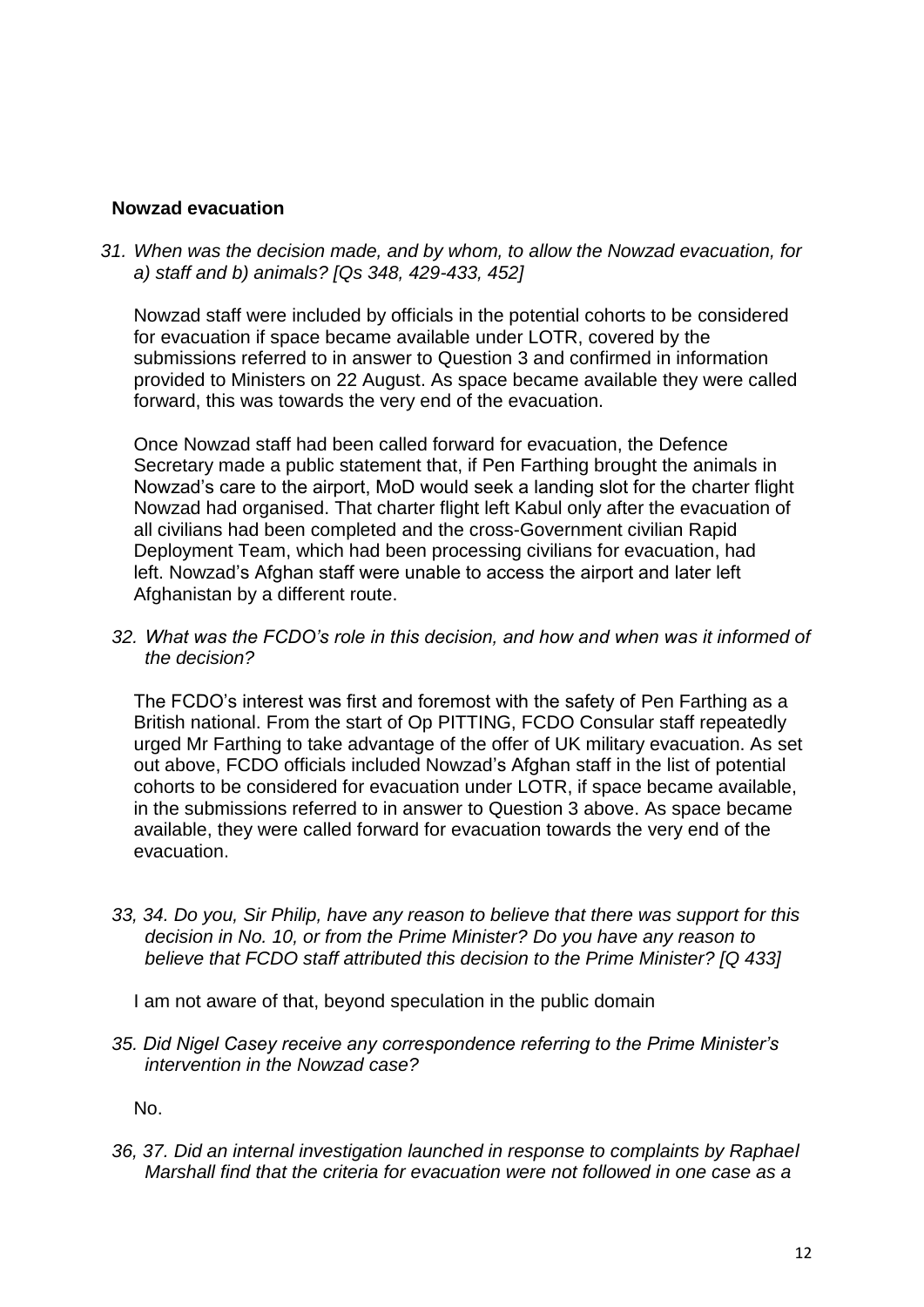*result of a ministerial decision taken elsewhere in Government, as asserted by Mr Marshall? If so, was this a reference to the Nowzad case? [AFG0038]* 

The internal investigation into Mr Marshall's complaints found no evidence that pressure from any quarter had led to decisions which contravened the policy the Government had adopted when it came to the granting of LOTR. In one case Ministers elsewhere in Government disagreed with the advice of officials. The report did not include details of any specific cases.

*38. Can you give an estimate of the time of a) MOD civilian b) military personnel and b) FCDO staff that was spent processing the Nowzad evacuation? [Q 339*

It is not possible to estimate the amount of time officials spent on any one case. Cases in which Ministers, MPs, or in this case, the wider public, took an interest consumed a significant amount of staff time. This was inevitable and a legitimate part of a Minister or MP's responsibilities. Mr Farthing was, as a British national, offered evacuation and was repeatedly contacted by FCDO Consular staff to urge him to take up that offer.

Philip Barton

**Philip Barton**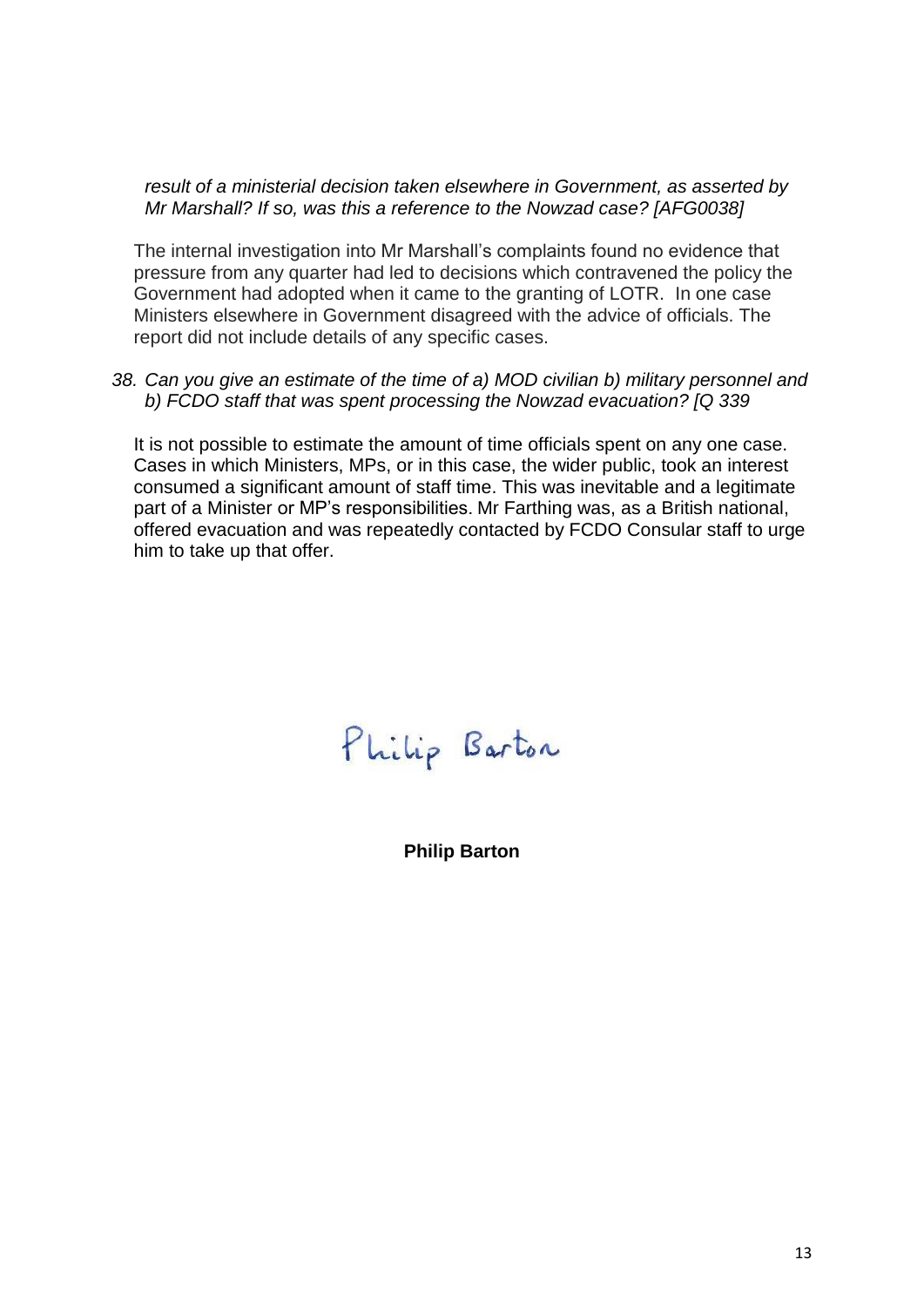# **Annex A**

The numbers below reflect only the staff from other departments working on the FCDO Crisis Response Team. Many departments also had their own crisis response teams some of which were of significant size.

| London                                                                | $15 -$<br>Aug  | $16 -$<br>Aug   | $17 -$<br>Aug | $18 -$<br>Aug | $19 -$<br>Aug | $20 -$<br>Aug | $21 -$<br>Aug |
|-----------------------------------------------------------------------|----------------|-----------------|---------------|---------------|---------------|---------------|---------------|
| <b>FCDO</b>                                                           | 47             | 60              | 101           | 105           | 172           | 193           | 136           |
| <b>MOD</b>                                                            | 8              | 8               | 8             | 9             | 10            | 30            | 88            |
| Home Office                                                           | $\overline{2}$ | 4               | 6             | 12            | 21            | 21            | 21            |
| <b>Call Handlers</b>                                                  | 8              | 12 <sup>2</sup> | 26            | 57            | 67            | 107           | 122           |
| Correspondence<br>surge (located<br>outside main crisis<br>structure) | 0              | 0               | 0             | 0             | 0             | 0             | 0             |
| Other                                                                 | 5              | 5               | 5             | 5             | 5             | 7             |               |
| <b>TOTAL</b>                                                          | 70             | 89              | 146           | 188           | 275           | 358           | 374           |

| London                                                                | $22 -$<br>Aug | $23 -$<br>Aug | $24 -$<br>Aug | $25 -$<br>Aug | $26 -$<br>Aug | $27 -$<br>Aug | $28 -$<br>Aug |
|-----------------------------------------------------------------------|---------------|---------------|---------------|---------------|---------------|---------------|---------------|
| <b>FCDO</b>                                                           | 151           | 233           | 249           | 318           | 315           | 205           | 170           |
| <b>MOD</b>                                                            | 88            | 103           | 103           | 103           | 104           | 46            | 46            |
| Home Office                                                           | 21            | 27            | 29            | 30            | 30            | 21            | 15            |
| <b>Call Handlers</b>                                                  | 126           | 140           | 141           | 123           | 109           | 94            | 70            |
| Correspondence<br>surge (located<br>outside main crisis<br>structure) | 0             | 0             | 0             | 0             | 0             | 0             |               |
| Other                                                                 | 7             | 7             | 7             | 7             | 7             | 7             | 6             |
| <b>TOTAL</b>                                                          | 393           | 510           | 529           | 581           | 565           | 373           | 307           |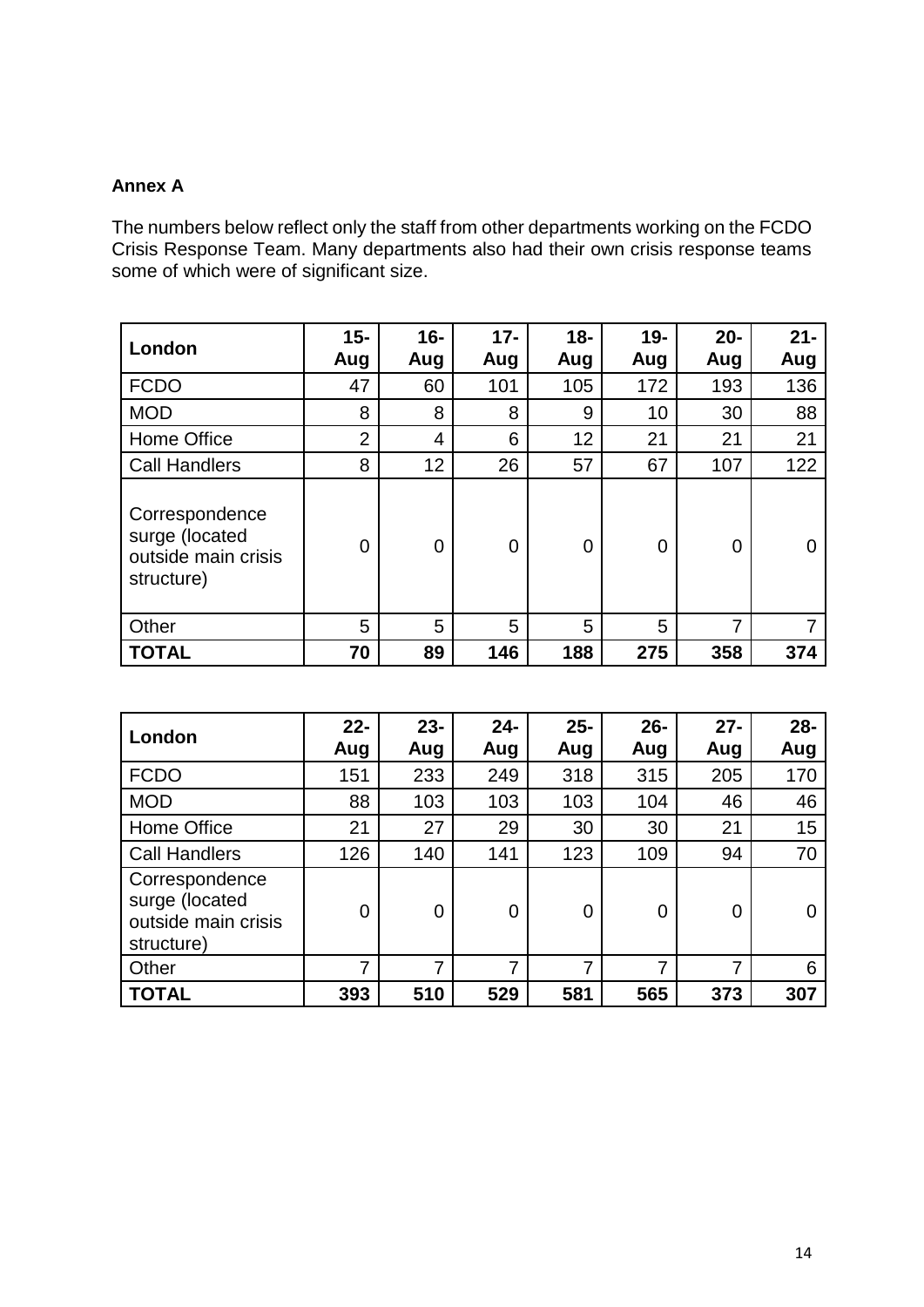| London                                                                | $29 -$<br>Aug  | $30-$<br>Aug   | $31 -$<br>Aug  | $01 -$<br><b>Sep</b> | $02 -$<br><b>Sep</b> | $03 -$<br><b>Sep</b> | $04 -$<br><b>Sep</b> |
|-----------------------------------------------------------------------|----------------|----------------|----------------|----------------------|----------------------|----------------------|----------------------|
| <b>FCDO</b>                                                           | 146            | 163            | 140            | 119                  | 99                   | 125                  | 98                   |
| <b>MOD</b>                                                            | 45             | 38             | 5              |                      | 0                    | 0                    |                      |
| Home Office                                                           | 5              | 4              | $\overline{2}$ | $\overline{2}$       | 4                    | 0                    | 0                    |
| <b>Call Handlers</b>                                                  | 9              | 6              | 6              | 6                    | 0                    | 0                    | 0                    |
| Correspondence<br>surge (located<br>outside main crisis<br>structure) | 0              | $\overline{0}$ | 20             | 20                   | 25                   | 25                   | 15                   |
| Other                                                                 | $\overline{2}$ | $\overline{2}$ | $\overline{0}$ | $\overline{0}$       | 0                    | $\Omega$             | 0                    |
| <b>TOTAL</b>                                                          | 207            | 213            | 153            | 128                  | 100                  | 125                  | 98                   |

| London                                                                | $05 -$<br><b>Sep</b> | 06-<br>Sep |
|-----------------------------------------------------------------------|----------------------|------------|
| <b>FCDO</b>                                                           | 113                  | 140        |
| <b>MOD</b>                                                            | 0                    | 11         |
| <b>Home Office</b>                                                    | 0                    |            |
| <b>Call Handlers</b>                                                  | n                    |            |
| Correspondence<br>surge (located<br>outside main crisis<br>structure) | 10                   | 50         |
| Other                                                                 |                      |            |
| <b>TOTAL</b>                                                          | 113                  |            |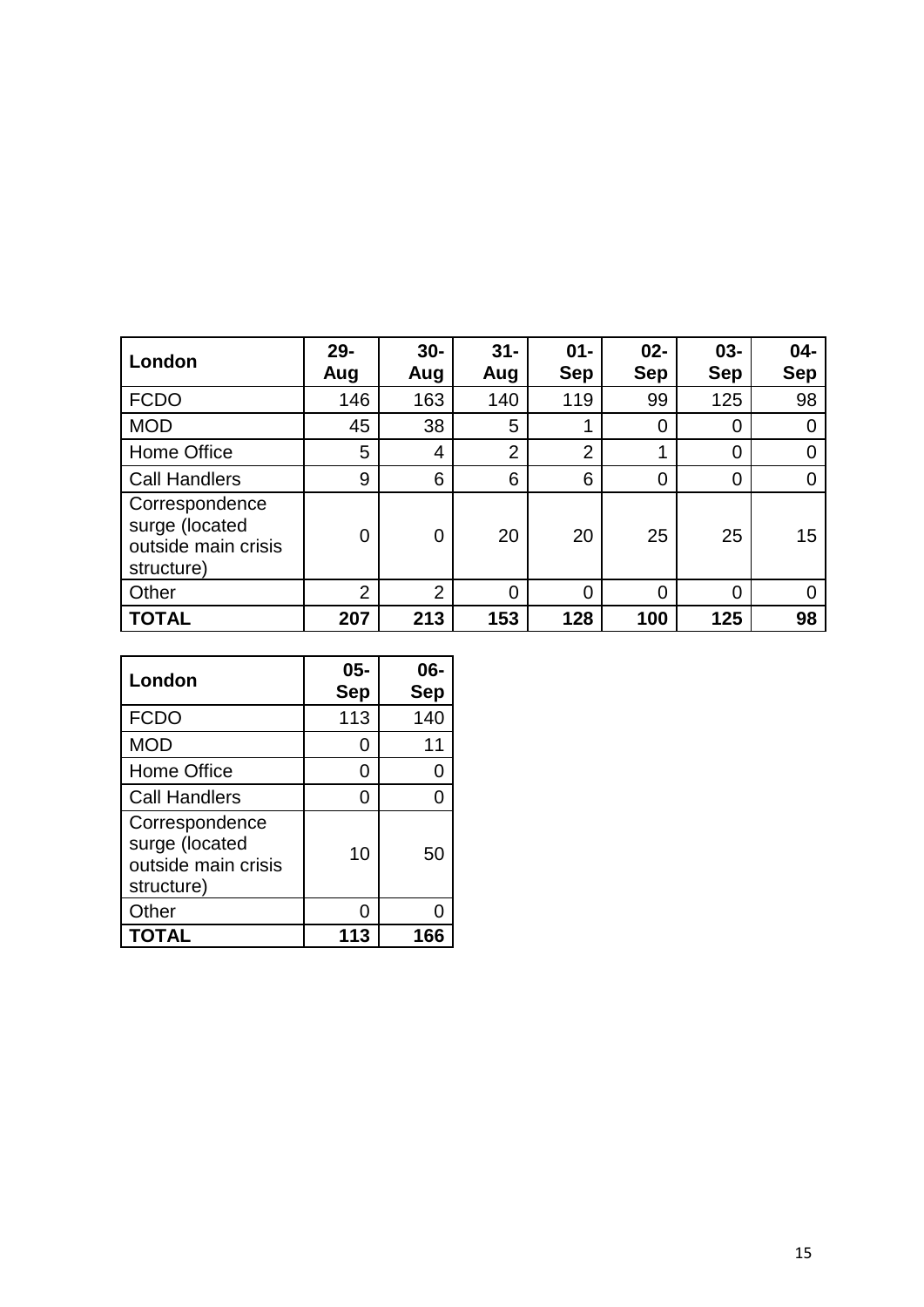# **Annex B**

Breakdown of LOTR/ Special cases and HMG staff evacuated from Afghanistan (by 30 August)

| Category                                                                                                                                                  | <b>Number arriving in UK</b>                 |
|-----------------------------------------------------------------------------------------------------------------------------------------------------------|----------------------------------------------|
|                                                                                                                                                           | 287                                          |
| Journalists and media                                                                                                                                     | (71 principals and 216<br>dependents)        |
|                                                                                                                                                           | 65                                           |
| <b>Women's Rights Activists</b>                                                                                                                           | (11 Principals and 54<br>dependents)         |
| Senior government and law                                                                                                                                 | 62                                           |
| enforcement officials,<br>including judges (LOTR-<br>ACC + GOV + JUD<br>categories)                                                                       | (12 Principals and 50<br>dependents)         |
| <b>ARAP family member (AFM)</b>                                                                                                                           | 11                                           |
|                                                                                                                                                           | 58                                           |
| <b>Chevening Scholars</b>                                                                                                                                 | (22 Chevening scholars and<br>36 dependents) |
|                                                                                                                                                           | 37                                           |
| <b>Extremely vulnerable</b><br>individuals                                                                                                                | (8 principals and 29<br>dependents)          |
| <b>Initial total</b>                                                                                                                                      | 520                                          |
| <b>Adjustment (37 people</b><br>double counted under<br><b>ARAP. This number could</b><br>increase by a further 7<br>depending on data<br>reconciliation) | 37                                           |
| <b>Total LOTR/ Special Cases</b>                                                                                                                          | 483                                          |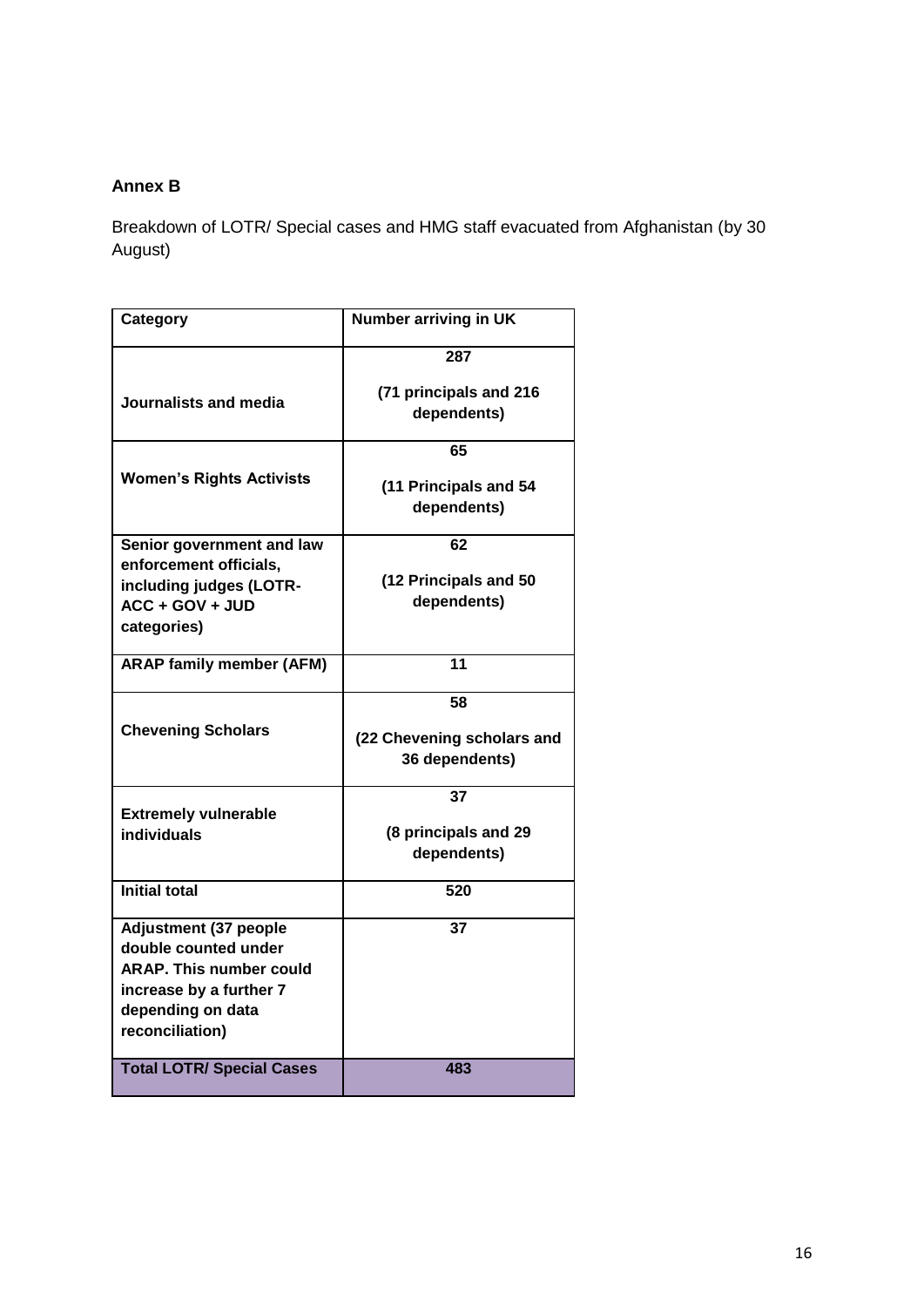# **Annex C**

# **Timeline of FCDO Ministerial and PM engagement on Afghanistan – March 2021 to September 2021**

| <b>Date</b>    | <b>Minister</b>                                  | <b>International Engagement</b>                                                                                                                                                                                                                                                                                                                                                                                                               |
|----------------|--------------------------------------------------|-----------------------------------------------------------------------------------------------------------------------------------------------------------------------------------------------------------------------------------------------------------------------------------------------------------------------------------------------------------------------------------------------------------------------------------------------|
| W/C 27/09/2021 | <b>Minister Morton</b>                           | Visit to Spain. Bilateral with Minister for<br>Foreign and Global Affairs                                                                                                                                                                                                                                                                                                                                                                     |
| W/C 27/09/2021 | <b>Prime Minister</b>                            | Slovenian Prime Minister Janez Janša is<br>visiting the UK. (Also meeting FS, but no<br>request Afghanistan no on agenda.)                                                                                                                                                                                                                                                                                                                    |
| 22-24/9/2021   | Lord Ahmad                                       | <b>US visit for UNGA</b><br>Dinner on the Road Ahead for<br>Afghanistan hosted by Qatar and the<br>International Peace Institute (IPI) 22<br>Sep,<br>G20 FMs' meeting on Afghanistan,<br>22 Sep<br>Meetings with: Bangladesh, Sri<br>Lanka, UNHCR High Commissioner,<br>USG DiCarlo, Qatar, SRSG Pramila<br>Pastten, UAE<br>Khalifa Shaheen Al Marar, UAE<br>Minister of State (MFA), (22 Sep)<br>(UAE PR Lana Zaki Nusseibeh<br>accompanied) |
| 20/9-22/9/2021 | <b>Foreign Secretary</b><br>(accompanying<br>PM) | US Visit for UNGA and White House.<br>Planned meetings (check) with:<br>FM Jordan<br>PM-Biden bilat<br>Blinken (US FM)<br>Powers (US AID)<br>FM Iran<br>FM India<br><b>FM Australia</b><br>FM France (tbc)<br><b>Quad FMs</b><br>P5 FMs + UN Sec Gen                                                                                                                                                                                          |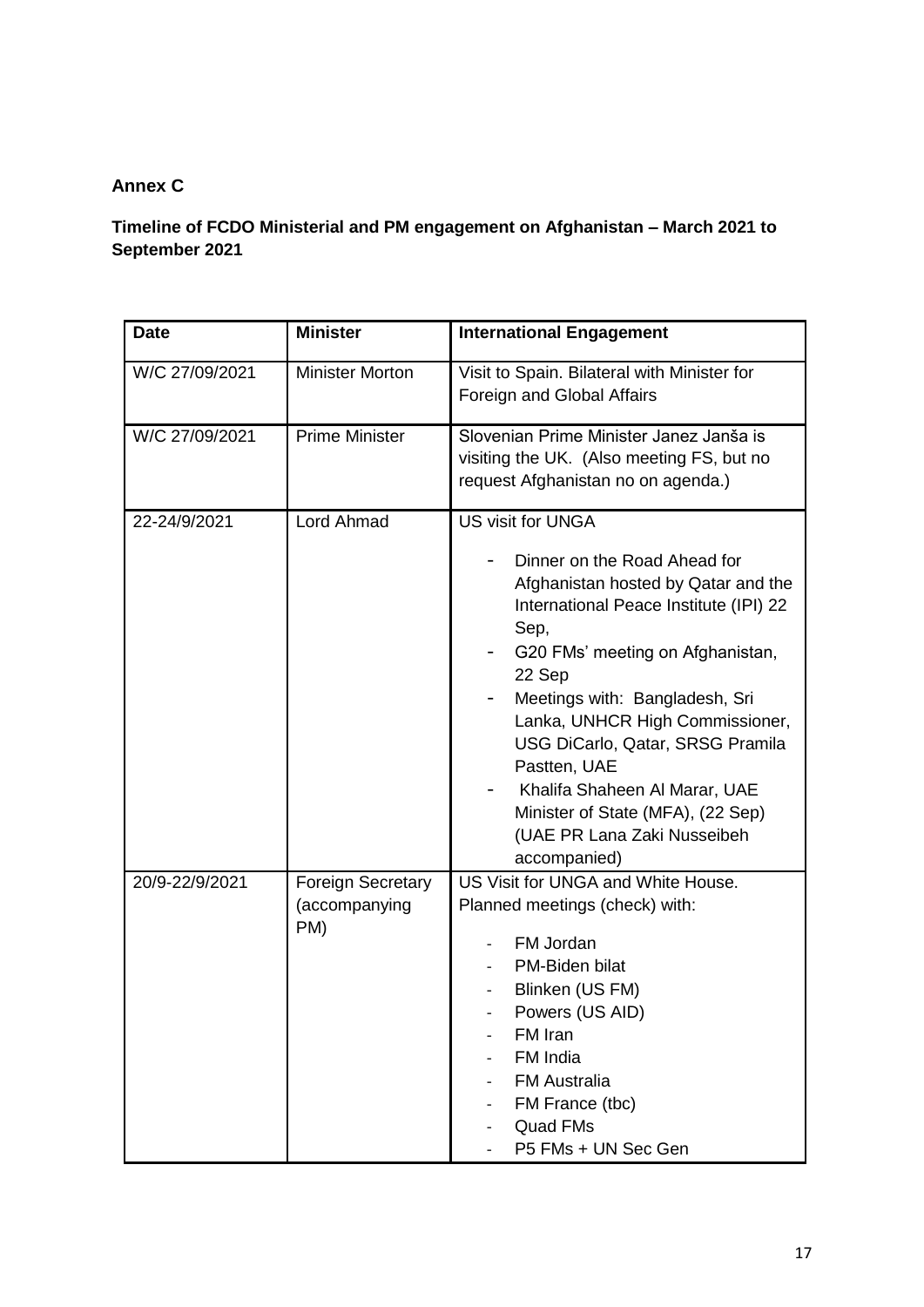|            |                          | G20 FMs (tbc)                                                                                                                    |
|------------|--------------------------|----------------------------------------------------------------------------------------------------------------------------------|
|            |                          | <b>FM Russia</b>                                                                                                                 |
|            |                          | Maybe others                                                                                                                     |
| 15/09/2021 | Lord Ahmad               | Visit to Doha for Afghanistan evacuation<br>talks                                                                                |
| 14/09/2021 | <b>Lord Ahmad</b>        | Official visit to Uzbekistan. Meetings with<br>Foreign Minister (+ Deputy Chair of Senate,<br>Justice and Investment Ministers). |
| 13/09/2021 | <b>Foreign Secretary</b> | Call with Iranian Foreign Minister<br>Abdollahian                                                                                |
| 13/09/2021 | <b>Foreign Secretary</b> | <b>UN Geneva Humanitarian Meeting</b>                                                                                            |
| 08/09/2021 | <b>Foreign Secretary</b> | Call with Japanese Foreign Minister Motegi                                                                                       |
| 08/09/2021 | Lord Ahmad               | Meeting with Uzbekistan Deputy Chair of the<br>Senate, Sodiq Safoev                                                              |
| 08/09/2021 | Lord Ahmad               | Call with Uzbekistan Deputy Foreign<br><b>Minister</b>                                                                           |
| 08/09/2021 | <b>Foreign Secretary</b> | US German led G7+ Foreign Ministers<br><b>Coordination Meeting</b>                                                               |
| 08/09/2021 | <b>Foreign Secretary</b> | Chinese Foreign Minister Wang Yi                                                                                                 |
| 07/09/2021 | <b>Foreign Secretary</b> | Call with Canadian Foreign Minister<br>Garneau                                                                                   |
| 06/09/2021 | <b>Foreign Secretary</b> | Call with Bangladesh Foreign Minister<br>Momen                                                                                   |
| 06/09/2021 | <b>Foreign Secretary</b> | Call with Uzbekistan's Foreign Minister,<br><b>Abdulziz Kamilov</b>                                                              |
| 06/09/2021 | <b>Foreign Secretary</b> | Call with Canadian Foreign Minister<br>Garneau                                                                                   |
| 03/09/2021 | <b>Prime Minister</b>    | Call with Dutch Prime Minister                                                                                                   |
| 03/09/2021 | Lord Ahmad               | Call with Turkmen Deputy Foreign Minister<br>Hajiev                                                                              |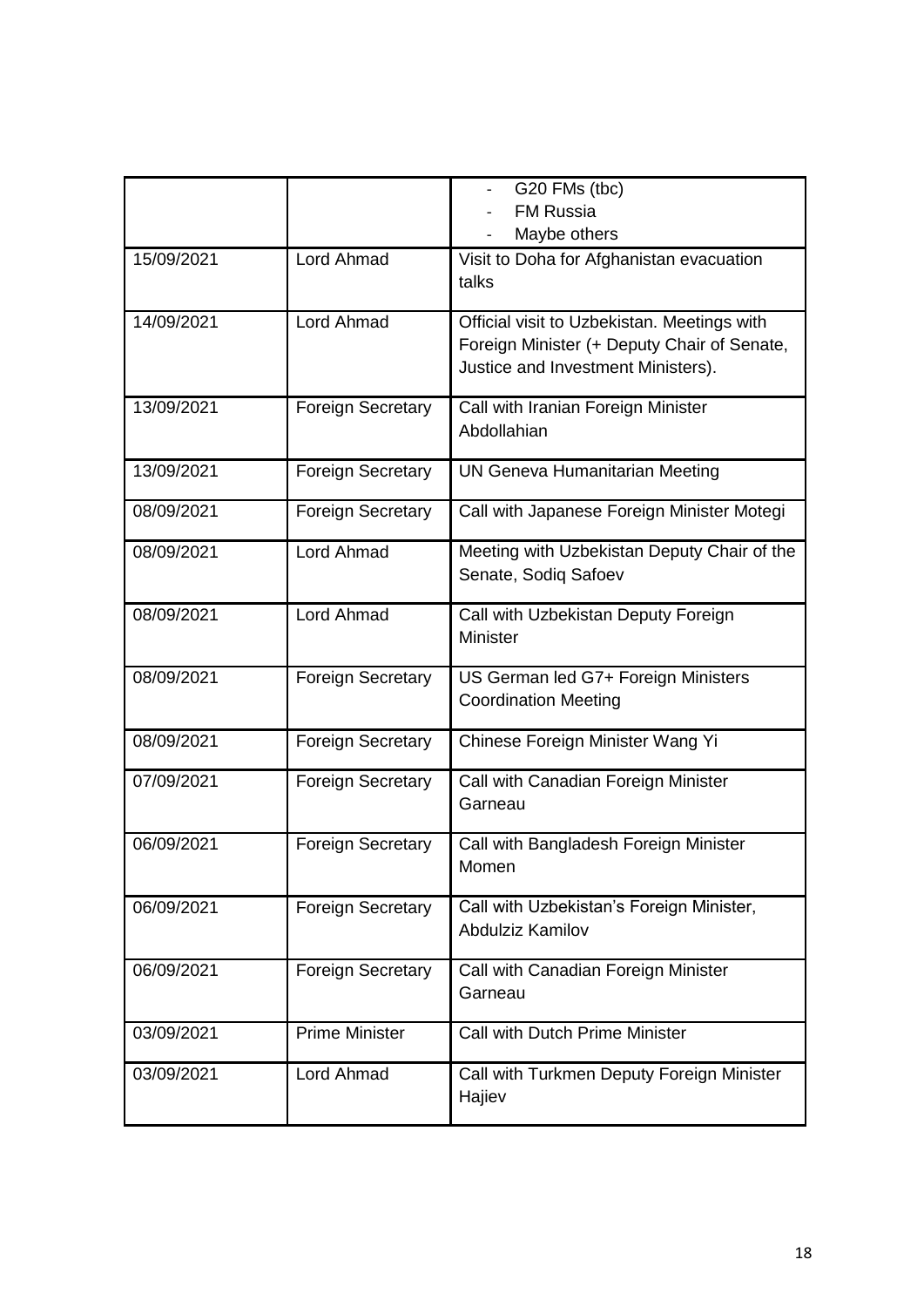| 03/09/2021    | Foreign                  | FS met FM Qureshi, PM Khan and Chief                                |
|---------------|--------------------------|---------------------------------------------------------------------|
|               | Secretary                | of Army Staff General Qamar Bajwa                                   |
| 03/09/2021    | <b>Lord Ahmad</b>        | Call to Turkmen DFM Hajiev                                          |
| 03/09/2021    | Lord Ahmad               | Meeting with UAE Advisor to the Emir,<br>Anwar Gargash              |
| 03/09/2021    | Lord Ahmad               | Visit to Tajikistan, meeting w. Tajik DFM<br>Huseinzoda in Dushanbe |
| 02/09/2021    | <b>Foreign Secretary</b> | Meetings with Amir and Foreign Minister of<br>Qatar, Doha           |
| 02/09/21      | Lord Ahmad               | Call with Indonesian Foreign Minister                               |
| 02/09/2021    | <b>Foreign Secretary</b> | Call with Tajik Foreign Minister Muhridden                          |
| 01/09/21      | <b>Foreign Secretary</b> | Call with Indian FM Jaishankar                                      |
| 01-03/09/2021 | <b>Foreign Secretary</b> | Visit to Qatar & Pakistan                                           |
| 31/08/21      | <b>Foreign Secretary</b> | Call with New Zealand FM Mahuta                                     |
| 30/08/21      | <b>Foreign Secretary</b> | Call with G7, Qatar, Turkey, NATO<br>Ministerial VTC on Afghanistan |
| 30/08/21      | <b>Prime Minister</b>    | G7+2 Meeting                                                        |
| 28/08/21      | <b>Prime Minister</b>    | Call with German Chancellor Merkel                                  |
| 28/08/21      | Lord Ahmad               | Call with Dr Abdullah Abdullah                                      |
| 27/08/21      | <b>Foreign Secretary</b> | Call with Pakistan Foreign Minister Qureshi                         |
| 26/08/21      | <b>Foreign Secretary</b> | Call with US Secretary of State Blinken                             |
| 26/08/21      | Lord Ahmad               | Call with Uzbek FM Kamilov                                          |
| 25/08/21      | <b>Foreign Secretary</b> | Call with Belgian Foreign Minister Wilmes                           |
| 25/08/21      | <b>Foreign Secretary</b> | Turkish Foreign Minister Çavuşoğlu                                  |
| 25/08/21      | <b>Foreign Secretary</b> | Call with Indian Foreign Minister Jaishankar                        |
| 25/08/21      | <b>Minister Cleverly</b> | Call with Assistant Foreign Minister HE Al-<br>Khater, Qatar        |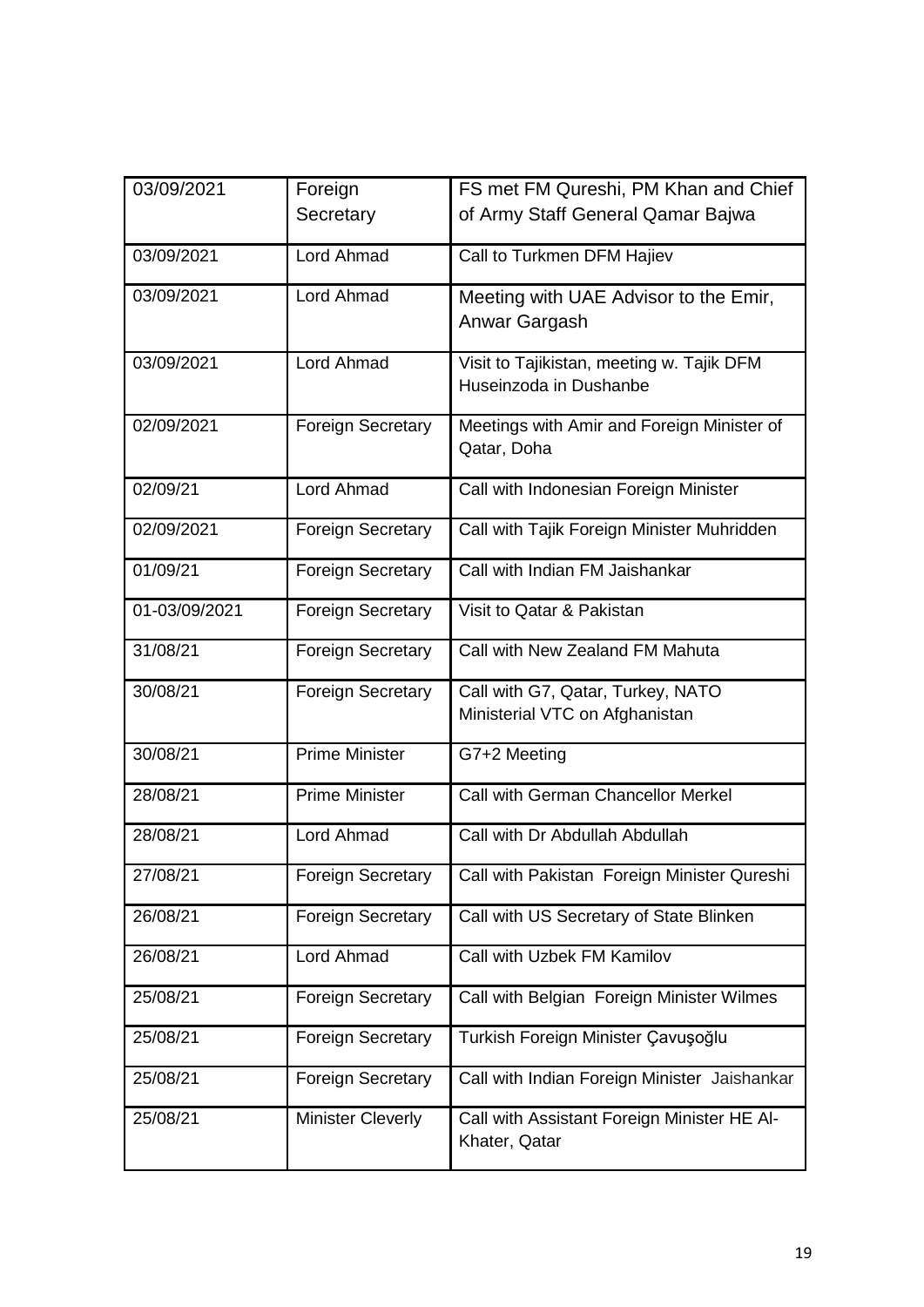| 25/08/21   | Lord Ahmad               | Call with Uzbekistan Foreign Minister<br>Kamilov                                                      |
|------------|--------------------------|-------------------------------------------------------------------------------------------------------|
|            |                          |                                                                                                       |
| 25/08/21   | Lord Ahmad               | Call with Tajikistan Deputy Foreign Minister<br>Salim,                                                |
| 24/08/21   | <b>Prime Minister</b>    | G7 Leaders' call                                                                                      |
| 24/08/21   | Lord Ahmad               | Call with US Undersecretary for Civilian<br>Security, Democracy and Human rights                      |
| 23/08/21   | <b>Lord Ahmad</b>        | Call with Turkmenistan Deputy Foreign<br>Minister Hajiev                                              |
| 23/08/21   | <b>Lord Ahmad</b>        | Call with Tajikistan Deputy FM Farhod Salim                                                           |
| 23/08/2021 | <b>Foreign Secretary</b> | Call with Jean Arnault Afghanistan Envoy for<br>the Secretary General of the United Nations<br>(UNSG) |
| 23/08/21   | Lord Ahmad               | Call with United Nations High Commissioner<br>for Refugees (UNHCR)                                    |
| 22/08/2021 | <b>Foreign Secretary</b> | Call with Dutch Foreign Minister Kaag                                                                 |
| 22/08/2021 | <b>Prime Minister</b>    | Call with Turkish President Erdogan                                                                   |
| 21/08/2021 | <b>Foreign Secretary</b> | Call with Dutch Foreign Minister Kaag                                                                 |
| 21/08/2021 | <b>Foreign Secretary</b> | Call with French Foreign Minister Le Drian                                                            |
| 21/08/2021 | <b>Foreign Secretary</b> | Call with US Secretary of State Blinken                                                               |
| 21/08/2021 | <b>Prime Minister</b>    | Call with UN Secretary General Guterres                                                               |
| 20/08/2021 | <b>Foreign Secretary</b> | Call with Turkish FM Cavusoglu                                                                        |
| 20/08/2021 | Lord Ahmad               | Call with UNICEF Executive Director Fore                                                              |
| 20/08/2021 | <b>Foreign Secretary</b> | Call with German Foreign Minister Maas                                                                |
| 20/08/2021 | <b>Foreign Secretary</b> | Call with Danish Foreign Minister Kofod                                                               |
| 20/08/2021 | <b>Foreign Secretary</b> | <b>NATO Foreign Ministers</b>                                                                         |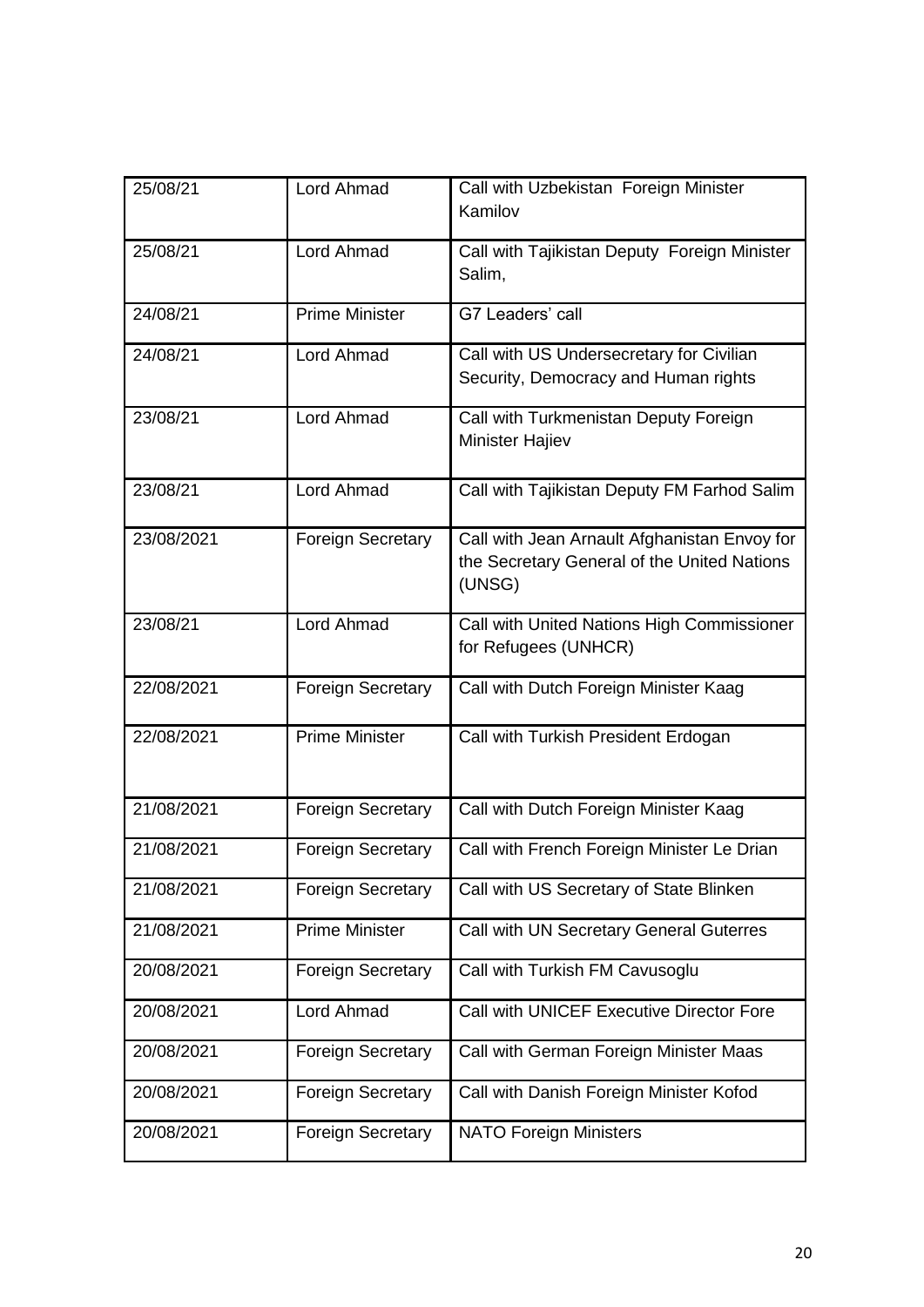| 20/08/2021 | Lord Ahmad               | Call with UN Special Representative of the<br>Secretary General on Sexual Violence in |
|------------|--------------------------|---------------------------------------------------------------------------------------|
|            |                          | Conflict, Pramilla Patten                                                             |
| 19/08/2021 | <b>Prime Minister</b>    | Call with Australian Prime Minister Morrison                                          |
| 19/08/2021 | <b>Foreign Secretary</b> | Call with Chinese Foreign Minister Wang Yi                                            |
| 19/08/2021 | <b>Foreign Secretary</b> | <b>G7 Foreign Ministers</b>                                                           |
| 19/08/2021 | <b>Foreign Secretary</b> | Call with Turkish Foreign Minister Çavuşoğlu                                          |
| 19/08/2021 | Lord Ahmad               | Call with Foreign Minister Atmar                                                      |
| 18/08/2021 | <b>Foreign Secretary</b> | Call with UAE Foreign Minister Abdullah bin<br>Zayed                                  |
| 18/08/2021 | <b>Prime Minister</b>    | Call with Italian Prime Minister Draghi                                               |
| 18/08/2021 | <b>Foreign Secretary</b> | Call with US Secretary of State Blinken                                               |
| 18/08/2021 | <b>Foreign Secretary</b> | Call with Indian Foreign Minister Jaishankar                                          |
| 18/08/2021 | <b>Foreign Secretary</b> | Call with Australian Foreign Minister Payne                                           |
| 17/08/2021 | <b>Prime Minister</b>    | Call with US President Biden                                                          |
| 17/08/2021 | <b>Prime Minister</b>    | Call with German Chancellor Merkel                                                    |
| 17/08/2021 | <b>Prime Minister</b>    | Call with Pakistan Prime Minister Khan                                                |
| 17/08/2021 | <b>Foreign Secretary</b> | Call with USAID Administrator Samantha<br>Power                                       |
| 17/08/2021 | <b>Lord Ahmad</b>        | Call with Foreign Minister Atmar                                                      |
| 16/08/2021 | <b>Prime Minister</b>    | Call with French President Macron                                                     |
| 16/08/2021 | <b>Foreign Secretary</b> | Call with US Secretary of State Blinken                                               |
| 16/08/2021 | <b>Foreign Secretary</b> | Call with Qatari Deputy Prime Minister and<br>Foreign Minister Al Thani               |
| 15/08/2021 | Lord Ahmad               | Call with Foreign Minister Atmar                                                      |
| 15/08/2021 | <b>Prime Minister</b>    | Call with NATO Secretary General<br>Stoltenberg                                       |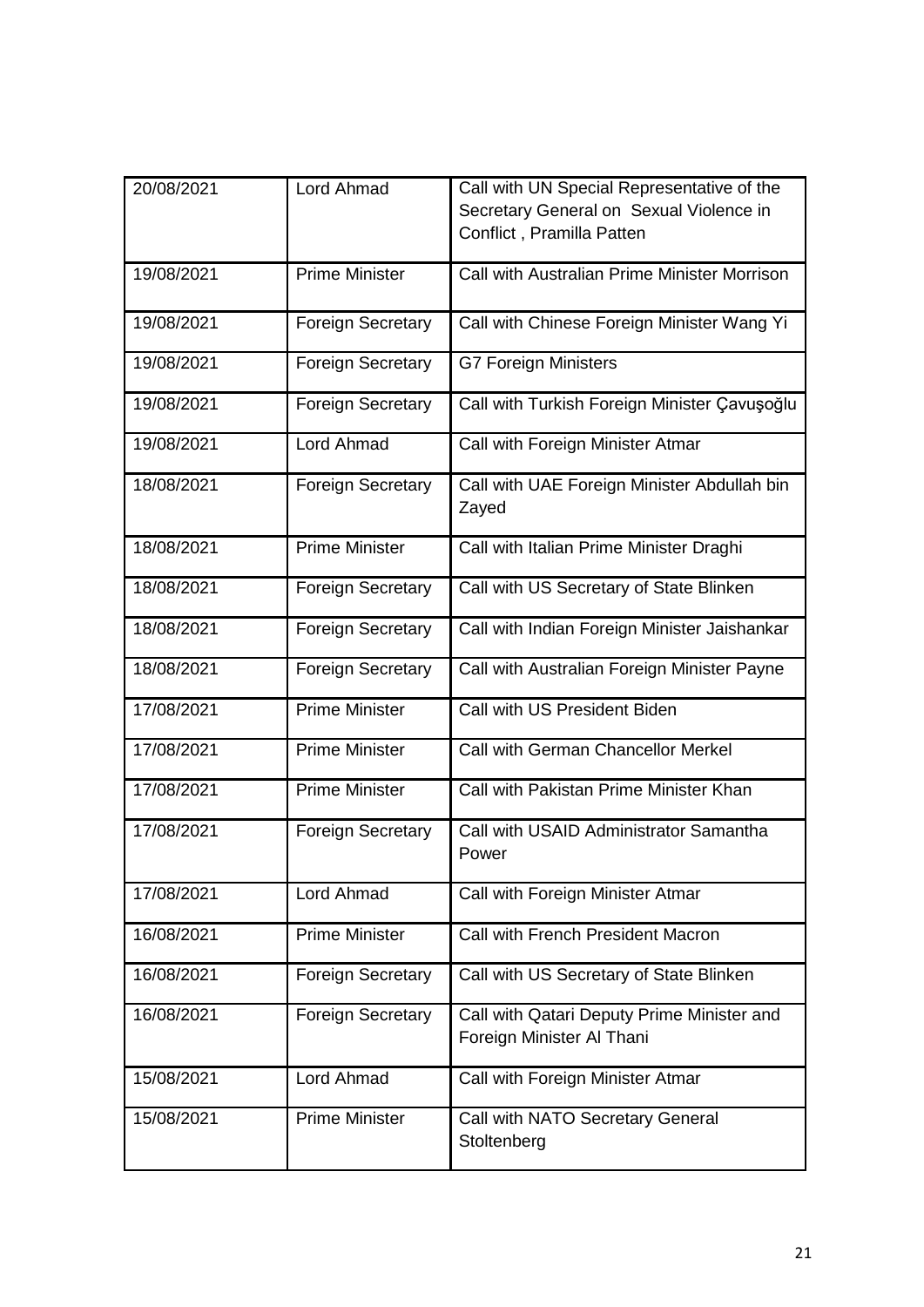| 15/08/2021    | <b>Prime Minister</b>    | Call with UN Secretary General Guterres                                                                                                                                                                                                                                                                                                                                                                                                                                 |
|---------------|--------------------------|-------------------------------------------------------------------------------------------------------------------------------------------------------------------------------------------------------------------------------------------------------------------------------------------------------------------------------------------------------------------------------------------------------------------------------------------------------------------------|
| 15/08/2021    | <b>Foreign Secretary</b> | Call with Pakistan Foreign Minister Qureshi                                                                                                                                                                                                                                                                                                                                                                                                                             |
| 15/08/2021    | <b>Minister Cleverly</b> | Call with Canadian Foreign Minister<br>Garneau                                                                                                                                                                                                                                                                                                                                                                                                                          |
| 26/07/2021    | <b>Minister Morton</b>   | Call with Uzbek Deputy Foreign Minister<br>Fazilov                                                                                                                                                                                                                                                                                                                                                                                                                      |
| 23/07/2021    | Lord Ahmad               | Meeting with Afgan National Security<br>Adviser Mohib and State Minister for Peace<br>Naderi                                                                                                                                                                                                                                                                                                                                                                            |
| 23/07/2021    | Lord Ahmad               | Meeting with Indian Foreign Secretary (PUS<br>Equivalent) Shringla                                                                                                                                                                                                                                                                                                                                                                                                      |
| 19/07/2021    | <b>Foreign Secretary</b> | Call with USAID Administrator Samantha<br>Power                                                                                                                                                                                                                                                                                                                                                                                                                         |
| 15-16/07/2021 | Lord Ahmad               | Visit to Tashkent for South/Central Asia<br>Connectivity Conference (met Indian<br>Foreign Minister Jaishankar (briefly<br>discussed Afghanistan) and Afghan<br>President Ghani as well as Uzbek Foreign<br>Minister Kamilov and the following: Pakistan<br>PM Khan; Turkey Foreign Minister Mevlüt<br>Çavuşoğlu; US Special Rep, Afghanistan,<br>Khalilzad; Bangladesh FM Momen;<br>Afghanistan FM Atmar; UN Special Rep to<br>Afghanistan, Deborah Lyon; Iranian DFM. |
| 05/07/2021    | Foreign Secretary        | Afghanistan NSC                                                                                                                                                                                                                                                                                                                                                                                                                                                         |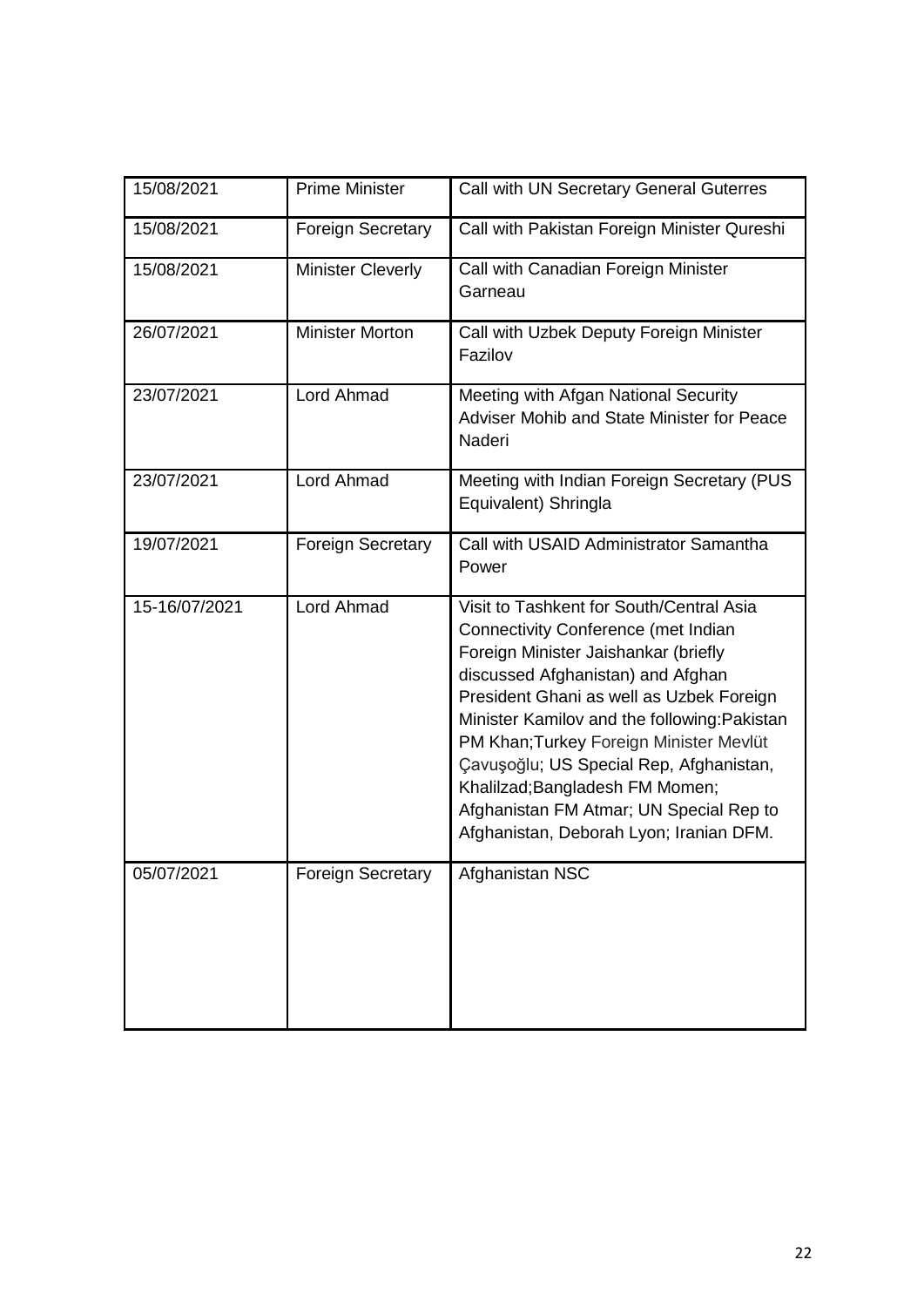| 01/07/2021    | <b>Lord Ahmad</b>        | Bilateral with Ambassador Greenfield,<br>Permanent Representative of the US                                                                                                                 |
|---------------|--------------------------|---------------------------------------------------------------------------------------------------------------------------------------------------------------------------------------------|
| 30/06/2021    | Lord Ahmad               | Meeting with Ambassador T. S. Tirumurti,<br>India's Permanent Representative to the<br>UN. The meeting briefly discussed issues<br>concerning Afghanistan, Myanmar, Syria<br>and UN reform. |
| 29/06/2021    | <b>Foreign Secretary</b> | Bilateral with India's Jaishankar                                                                                                                                                           |
| 29/06/2021    | <b>Foreign Secretary</b> | Bilateral with Turkish FM Cavusoglu (G20)                                                                                                                                                   |
| 29/06/2021    | <b>Foreign Secretary</b> | G20 Foreign Minister's Meeting, Italy                                                                                                                                                       |
| 28/06/2021    | <b>Foreign Secretary</b> | Norwegian FM Soreide (GCAD)                                                                                                                                                                 |
| 28/06/2021    | <b>Foreign Secretary</b> | <b>Global Coalition Against DAESH Ministerial</b><br>Meeting, Italy                                                                                                                         |
| 23-24/06/2021 | Lord Ahmad               | Visit to Pakistan, called on PM Khan and FM<br>Qureshi                                                                                                                                      |
| 11/06/2021    | <b>Foreign Secretary</b> | Bilateral dinner with US Secretary Blinken                                                                                                                                                  |
| 10/06/2021    | <b>Foreign Secretary</b> | Bilateral with US Secretary Blinken (G7<br>Leaders Meeting)                                                                                                                                 |
| 07/06/2021    | <b>Prime Minister</b>    | PM spoke with PM Khan                                                                                                                                                                       |
| 02/06/2021    | Lord Ahmad               | Meeting with Afghanistan Foreign Minister<br>Atmar                                                                                                                                          |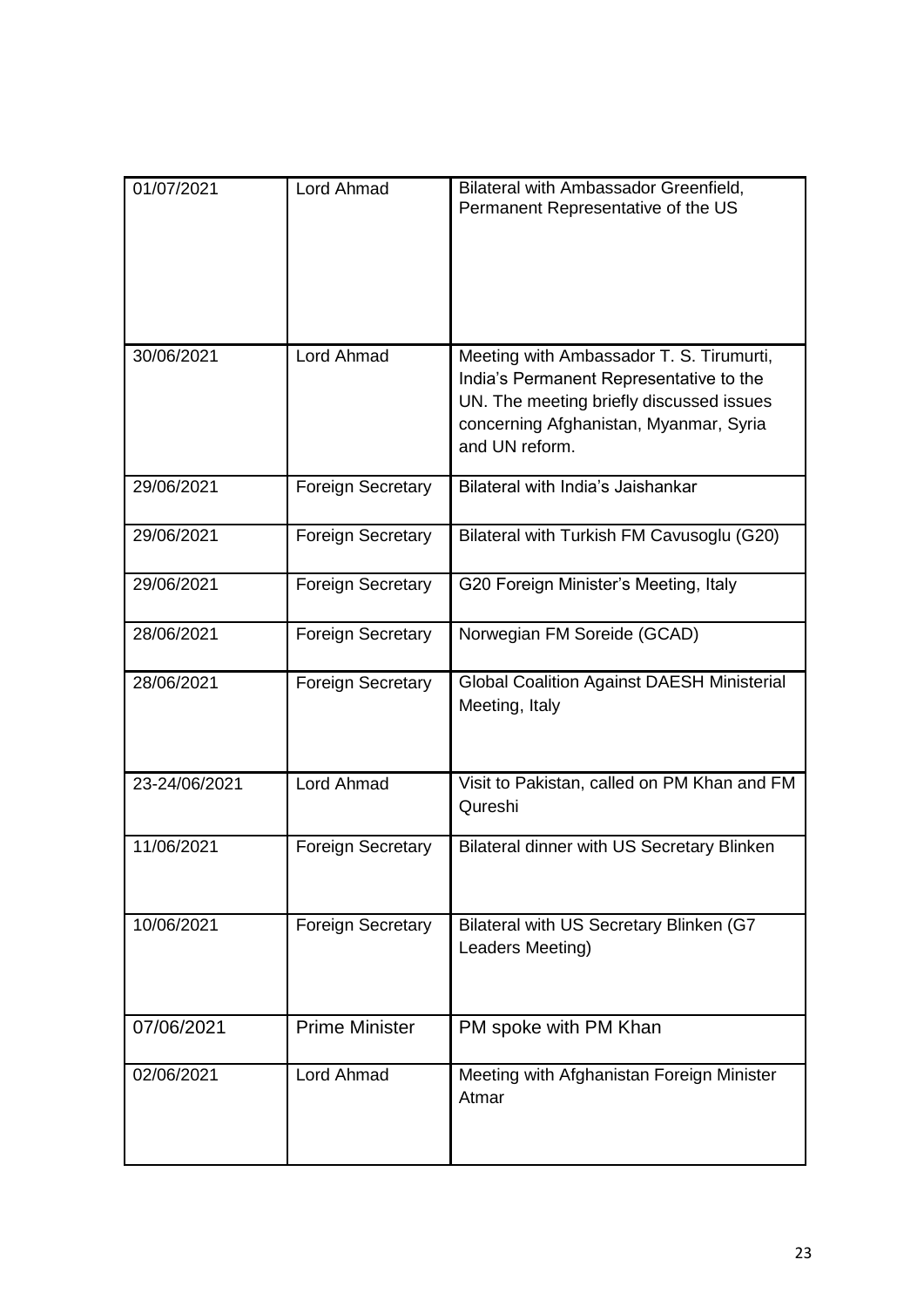| 02/06/2021  | <b>Foreign Secretary</b> | Bilateral with Jens Stoltenberg, NATO<br>General                                                                                                                                   |
|-------------|--------------------------|------------------------------------------------------------------------------------------------------------------------------------------------------------------------------------|
| 01/06/2021  | <b>Foreign Secretary</b> | NATO Foreign and Defence Ministerial                                                                                                                                               |
| 27/05/2021  | <b>Foreign Secretary</b> | Afghanistan SMG                                                                                                                                                                    |
| 20/05/2021  | <b>Foreign Secretary</b> | Call with Jens Stoltenberg, NATO Secretary<br>General                                                                                                                              |
| 18/05/2021  | <b>Foreign Secretary</b> | Meeting with HRH Countess of Wessex                                                                                                                                                |
| 06/05/2021  | <b>Foreign Secretary</b> | Bilateral with India's Minister Jaishankar                                                                                                                                         |
| 3-5/05/2021 | <b>Foreign Secretary</b> | G7 F&DMs, Afghanistan was on the Agenda                                                                                                                                            |
| 03/05/2021  | <b>Foreign Secretary</b> | Bilateral with US Secretary Blinken (G7<br>F&DMs)                                                                                                                                  |
| 15/04/2021  | <b>Foreign Secretary</b> | Afghanistan & Russia NSC                                                                                                                                                           |
| 14/04/2021  | <b>Foreign Secretary</b> | FS spoke with FM Qureshi (Pakistan)                                                                                                                                                |
| 14/04/2021  | <b>Foreign Secretary</b> | Afghanistan Framework - Foreign Ministers<br>Meeting (US Secretary Blinken, German FM<br>Maas, Italian FM Di Maio, and Turkish FM<br>Cavosoglu with US Defence Secretary<br>Austin |
| 12/04/2021  | <b>Foreign Secretary</b> | Call with US Secretary Blinken                                                                                                                                                     |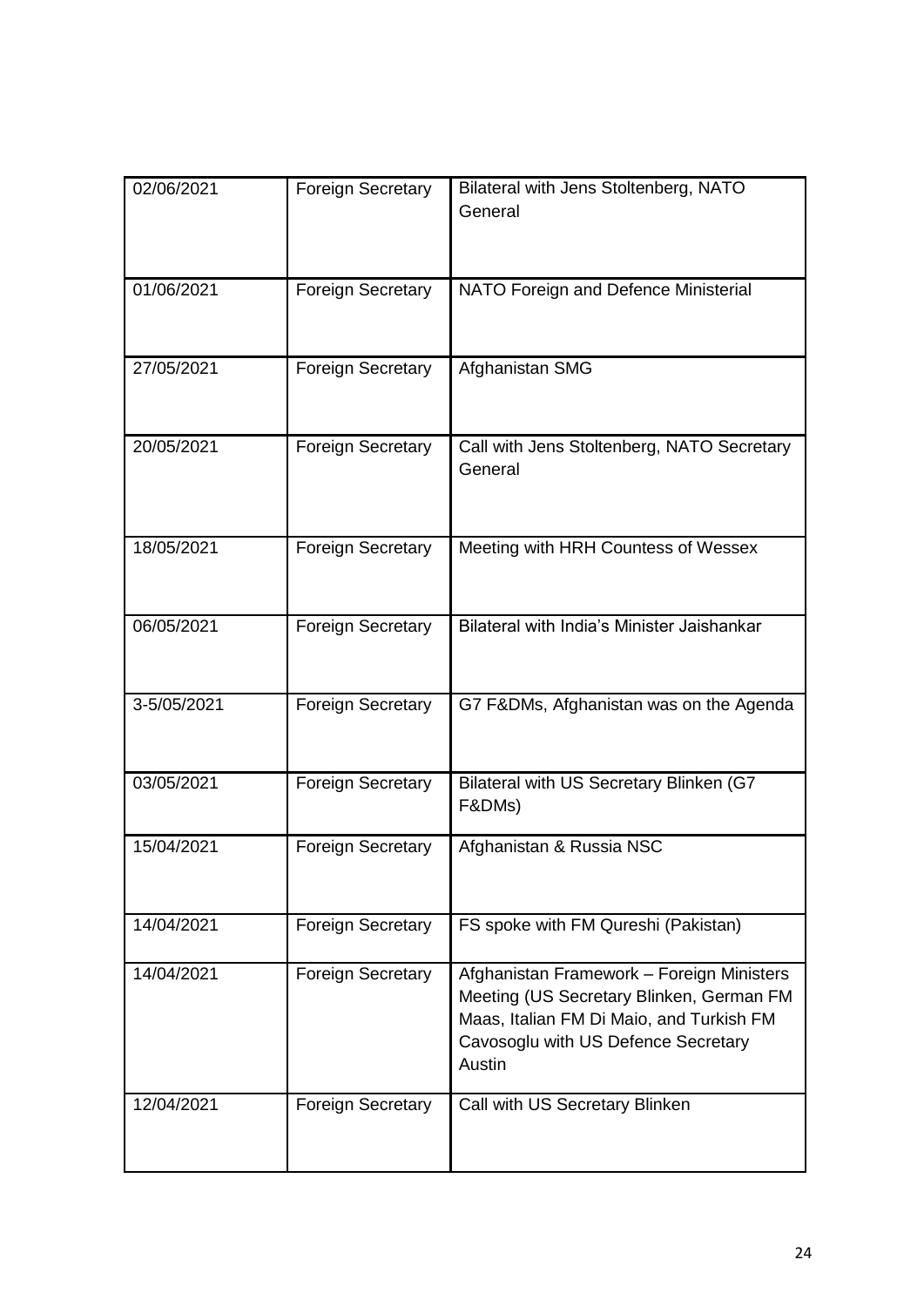| 10/04/2021        | <b>Foreign Secretary</b> | Call with US Secretary Blinken                                                                                                                                                                                                                                                 |
|-------------------|--------------------------|--------------------------------------------------------------------------------------------------------------------------------------------------------------------------------------------------------------------------------------------------------------------------------|
| 24/03/2021        | <b>Foreign Secretary</b> | NATO FM's, Afghanistan was on the<br>Agenda                                                                                                                                                                                                                                    |
| 24/03/2021        | <b>Foreign Secretary</b> | Meeting with German Foreign Minister,<br>Heiko Maas (NATO FM's)                                                                                                                                                                                                                |
| 23/03/2021        | <b>Foreign Secretary</b> | Call with India's Minister Jaishankar                                                                                                                                                                                                                                          |
| 23/03/2021        | <b>Foreign Secretary</b> | <b>Transatlantic Quad Meeting</b>                                                                                                                                                                                                                                              |
| 23-24/03/2021     | Lord Ahmad               | Visit to Pakistan: PM Khan and FM Qureshi                                                                                                                                                                                                                                      |
| 18/03/2021        | <b>Foreign Secretary</b> | Call w. Jens Stoltenberg, NATO Secretary<br>General                                                                                                                                                                                                                            |
| $14 - 20/03/2021$ | <b>Lord Ahmad</b>        | Visit to India. Met External Affairs Minister<br>Jaishankar, Foreign Secretary Shringla,<br>Justice Minister Prasad, and Home Minister<br>Reddy. Addressed complex consular and<br>human rights matters. Visited: New Delhi,<br>Chandigarh, Chennai, Hyderabad, and<br>Mumbai. |
| 18/02/2021        | <b>Foreign Secretary</b> | <b>Transatlantic Quad Meeting</b>                                                                                                                                                                                                                                              |
| 16/02/2021        | <b>Foreign Secretary</b> | Afghanistan NSC                                                                                                                                                                                                                                                                |
| 11/02/2021        | Lord Ahmad               | FM Atmar Discussion about peace<br>negotiations                                                                                                                                                                                                                                |
| 22/12/2021        | Lord Ahmad               | Letter responding to FM Atmar's thank you<br>leter for UK support at Geneva. Also                                                                                                                                                                                              |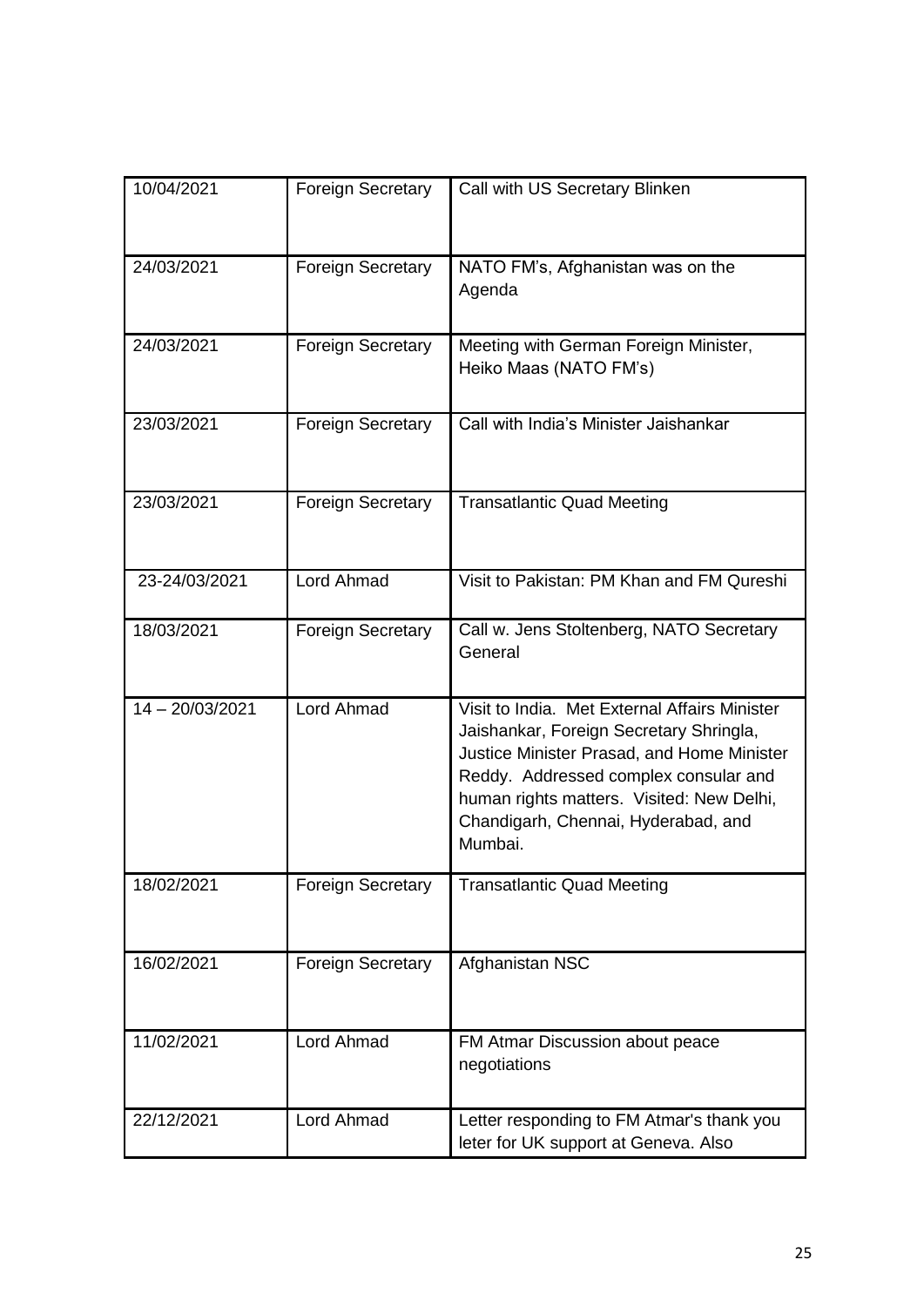|            |                          | congratulates him on his confirmed<br>appointment.                                                                                           |
|------------|--------------------------|----------------------------------------------------------------------------------------------------------------------------------------------|
| 26/11/2020 | <b>Foreign Secretary</b> | Call with NATO Secretary General, Jens<br>Stoltenberg                                                                                        |
| 24/11/2020 | <b>Foreign Secretary</b> | Call with US Secretary Pompeo                                                                                                                |
| 24/11/2020 | <b>Lord Ahmad</b>        | Spoke during the Afghanistan Geneva<br>Conference                                                                                            |
| 23/11/2020 | Lord Ahmad               | To speak about Afghanistan's economic<br>development and anti-corruption.<br>Arghandiwal has since been dismissed as<br>Minister of Finance. |
| 20/10/2020 | <b>Foreign Secretary</b> | Call with Finnish Foreign Minister Pekka<br>Haavisto                                                                                         |
| 17/09/2020 | <b>Foreign Secretary</b> | Meeting with Senator Lindsay Graham                                                                                                          |
| 01/03/2020 | <b>Foreign Secretary</b> | Call with US Secretary Pompeo                                                                                                                |
| 23/08/2019 | <b>Foreign Secretary</b> | Call with US Secretary Pompeo                                                                                                                |
| 23/08/2019 | <b>Lord Ahmad</b>        | Call with President Ghani                                                                                                                    |
| 23/08/2019 | <b>Prime Minister</b>    | <b>Call with President Ghani</b>                                                                                                             |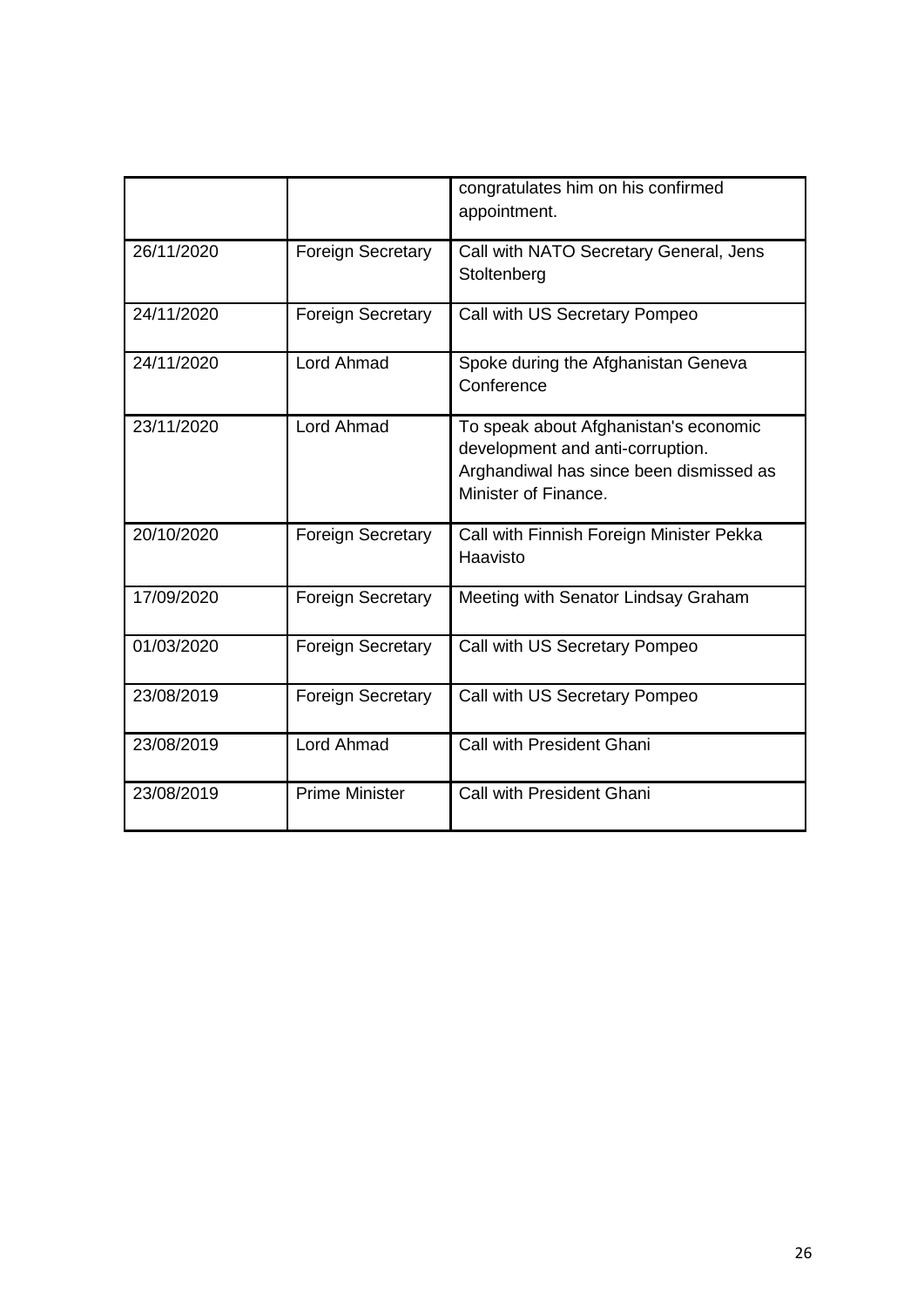

**Foreign Affairs Committee** House of Commons · London · SW1A 0AA

+44 20 7219 6106 · fac@parliament.uk www.parliament.uk · @CommonsForeign

**From the Chair** Tom Tugendhat MP

Sir Philip Barton KCMG OBE Permanent Under-Secretary Foreign, Commonwealth & Development Office

15 December 2021

Dear Sir Philip

Many thanks for your recent appearance before the Committee to discuss UK policy towards Afghanistan. We are writing with some questions to follow up on that session – please see the annex.

We would appreciate full and detailed responses by 14 January.

Zen

**TOM TUGENDHAT**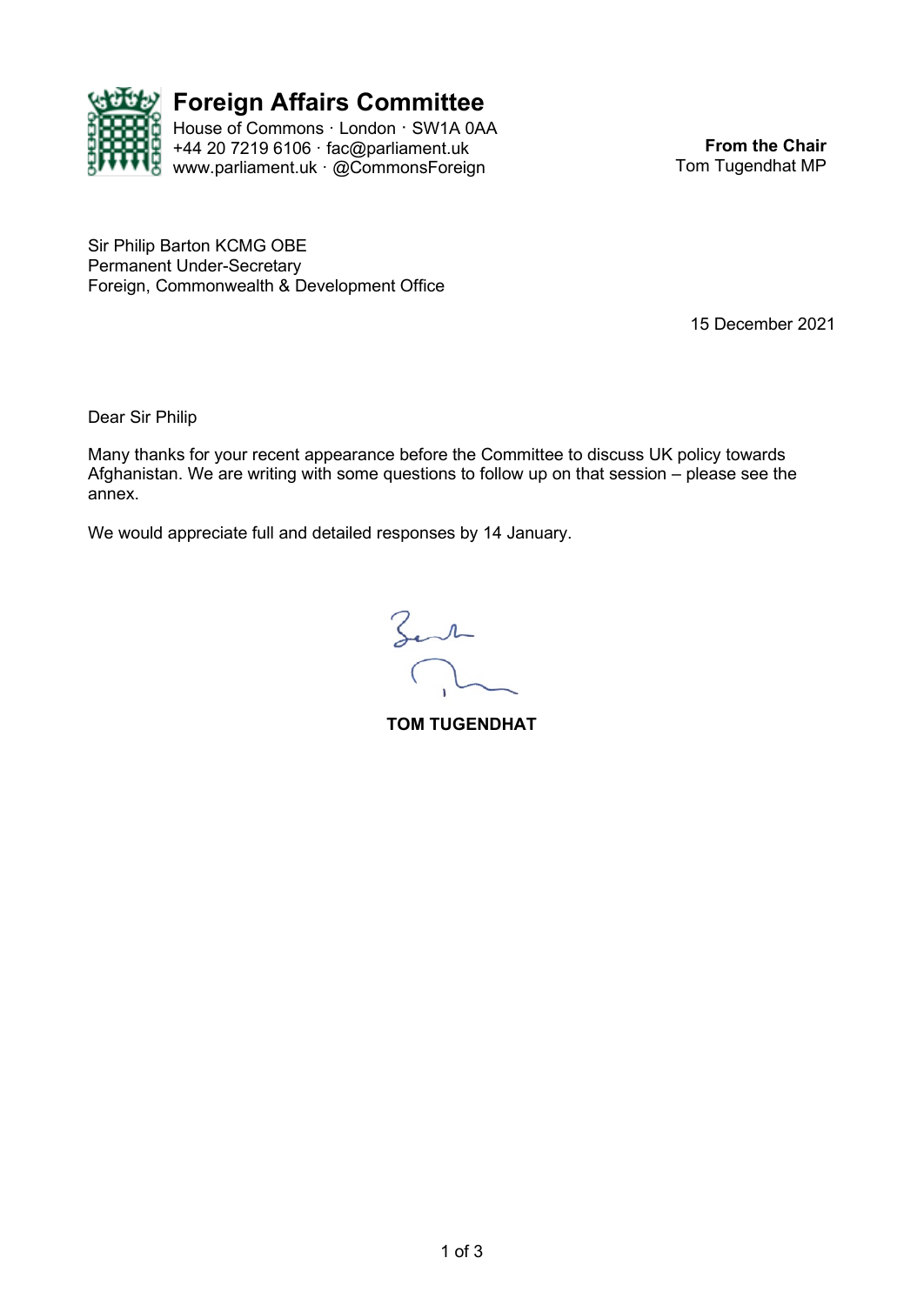# **Special Cases – LOTR and ARAP**

- How many people were given clearance to come to the UK under the Special Cases category, within LOTR?
	- $\circ$  Can you give us a breakdown of those cleared by: a) the number of principal applicants as opposed to dependents, b) the employment categories of principal applicants (e.g. members of Afghan security forces), and c) whether they were in fact evacuated? [Q 416]
	- $\circ$  What was the role of a) the FCDO and b) the Home Office in selecting these individuals? [Q 456]
	- $\circ$  What mechanisms did the Government use to identify people in this category, besides processing email requests for help? [Qs 257, 320]
	- $\circ$  Which Ministers were responsible for making decisions about cases under this category? Was advice in relation to such decision prepared jointly by MoD, Home Office, and FCDO, or did each Department prepare its own advice to Ministers? [Qs 333, 389]
	- $\circ$  What estimate was made on or around 16 August of the extent of the spare capacity on flights and of the number of people in this category that it would be possible to evacuate? [Qs 258, 387-92, 402]
- How many people were given clearance to come to the UK under category 4 of ARAP?
	- $\circ$  Can you give us a breakdown of those cleared by: a) the number of principal applicants as opposed to dependents, b) the employment categories of principal applicants (e.g. members of Afghan security forces), and c) whether they were in fact evacuated?
	- o What was the FCDO's role in selecting these individuals? [Qs 262, 398]

## **MPs' correspondence**

- Is it true that, for a period in late August, the FCDO Special Cases team opened emails but did not record their details? If so, what was the reason for this? [AFG0038]
- What role did requests from MPs have in the process of prioritising requests for evacuation under the Special Cases category? [Q399, 417]
- What was the definition of the "significance / sensitivity" criterion that was used to prioritise cases within this category? [Qs 402-4, 417]

# **British nationals in Afghanistan**

• Before the evacuation, what methods did the FCDO use to track the number of British nationals in Afghanistan? [Q 256]

# **The crisis response**

- Could you give us a breakdown of staffing in the Government's Afghanistan crisis response, by dates, type of personnel, grade, Department, and location? [Qs 303, 385]
- Could you set out the dates when the FCDO made key decisions to increase numbers of personnel working on the crisis response, including the numbers of staff, and the methods used to recruit and allocate individuals to roles?
- What steps were taken to ensure that those with country knowledge and language skills were available to assist staff in the FCDO Crisis Centre processing applications? [Qs 365, 409]
- Could you set out the dates of visits by a) Sir Philip and b) the Foreign Secretary to the Crisis Centre? [Qs 297, 298, 457]
- Night shifts could you please provide us with the following information: [Qs 322-6]